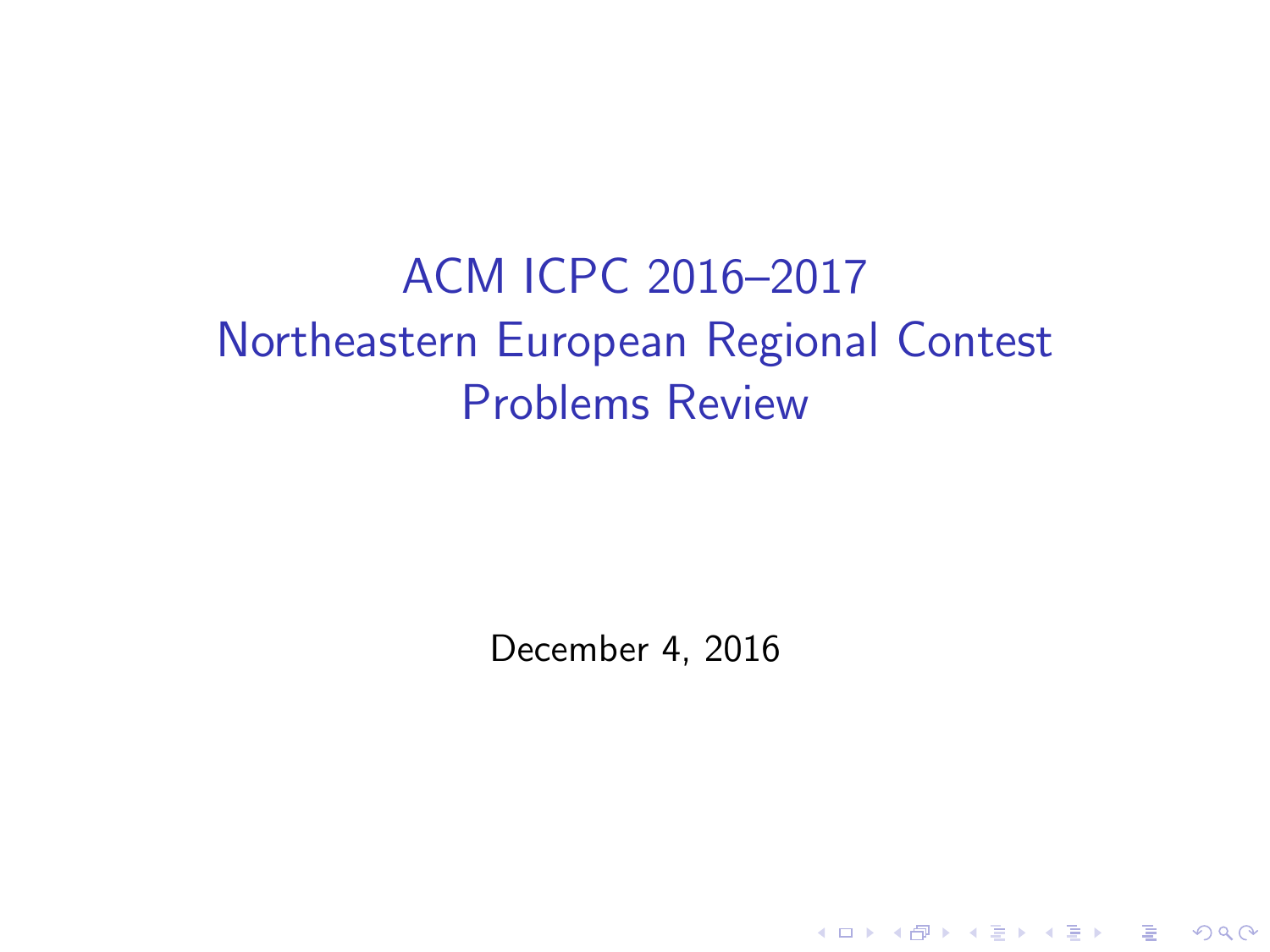## Problems summary

- Recap: 228 teams, 13 problems, 5 hours,
- $\triangleright$  This review assumes the knowledge of the problem statements (published separately on http://neerc.ifmo.ru/ web site)
- $\triangleright$  Summary table on the next slide lists problem name and stats
	- **author** author of the original idea
	- $\triangleright$  acc number of teams that had solved the problem (gray bar denotes a fraction of the teams that solved the problem)
	- $\triangleright$  runs number of total attempts
	- $\triangleright$  succ overall successful attempts rate (percent of accepted submissions to total, also shown as a bar)

**KORK ERKER ADE YOUR**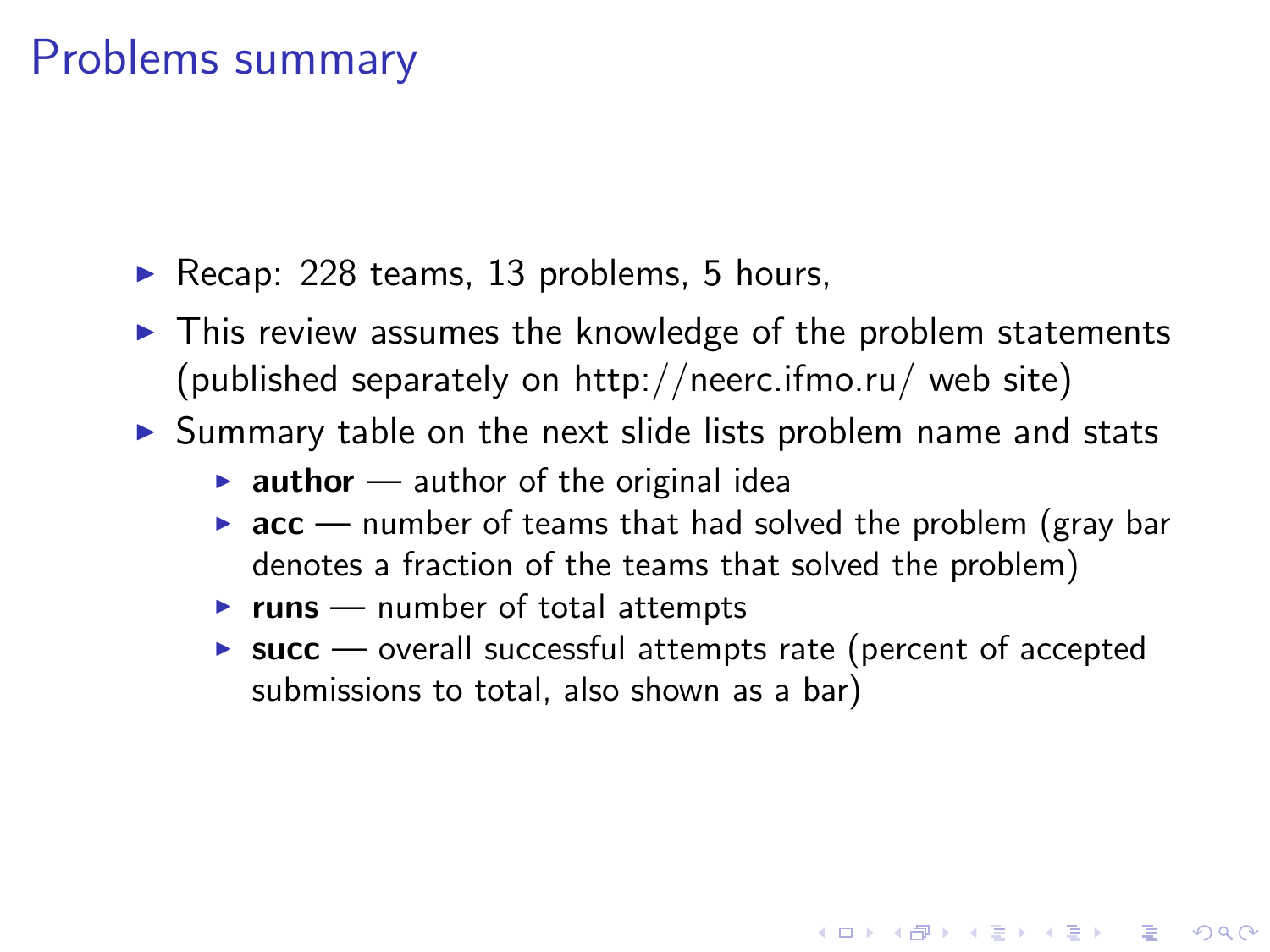# Problems summary (2)

| problem name                          | author              | $acc/r$ uns | <b>SUCC</b> |
|---------------------------------------|---------------------|-------------|-------------|
| Abbreviation                          | Roman Elizarov      | 161 / 447   | 36%         |
| <b>Binary Code</b>                    | Niyaz Nigmatullin   | 5/76        | 6%          |
| Cactus Construction                   | Pavel Kunyavsky     | 8/20        | 40%         |
| Delight for a Cat                     | Gennady Korotkevich | 1/2         | 50%         |
| Expect to Wait                        | Vitaliy Aksenov     | 62 / 208    | 29%         |
| Foreign Postcards                     | Niyaz Nigmatullin   | 115 / 261   | 44%         |
| Game on Graph                         | Pavel Kunyavsky     | 3/12        | 25%         |
| Hard Refactoring                      | Elena Kryuchkova    | 168 / 526   | 31%         |
| Indiana Jones and the<br>Uniform Cave | Georgiy Korneev     | 0/13        | $0\%$       |
| Jenga Boom                            | Georgiy Korneev     | 59 / 396    | 14%         |
| Kids Designing Kids                   | Pavel Mavrin        | 7/38        | 18%         |
| List of Primes                        | Mikhail Dvorkin     | 12 / 28     | 42%         |
| Mole Tunnels                          | Borys Minaiev       | 2/4         | 50%         |
|                                       |                     |             | つへへ         |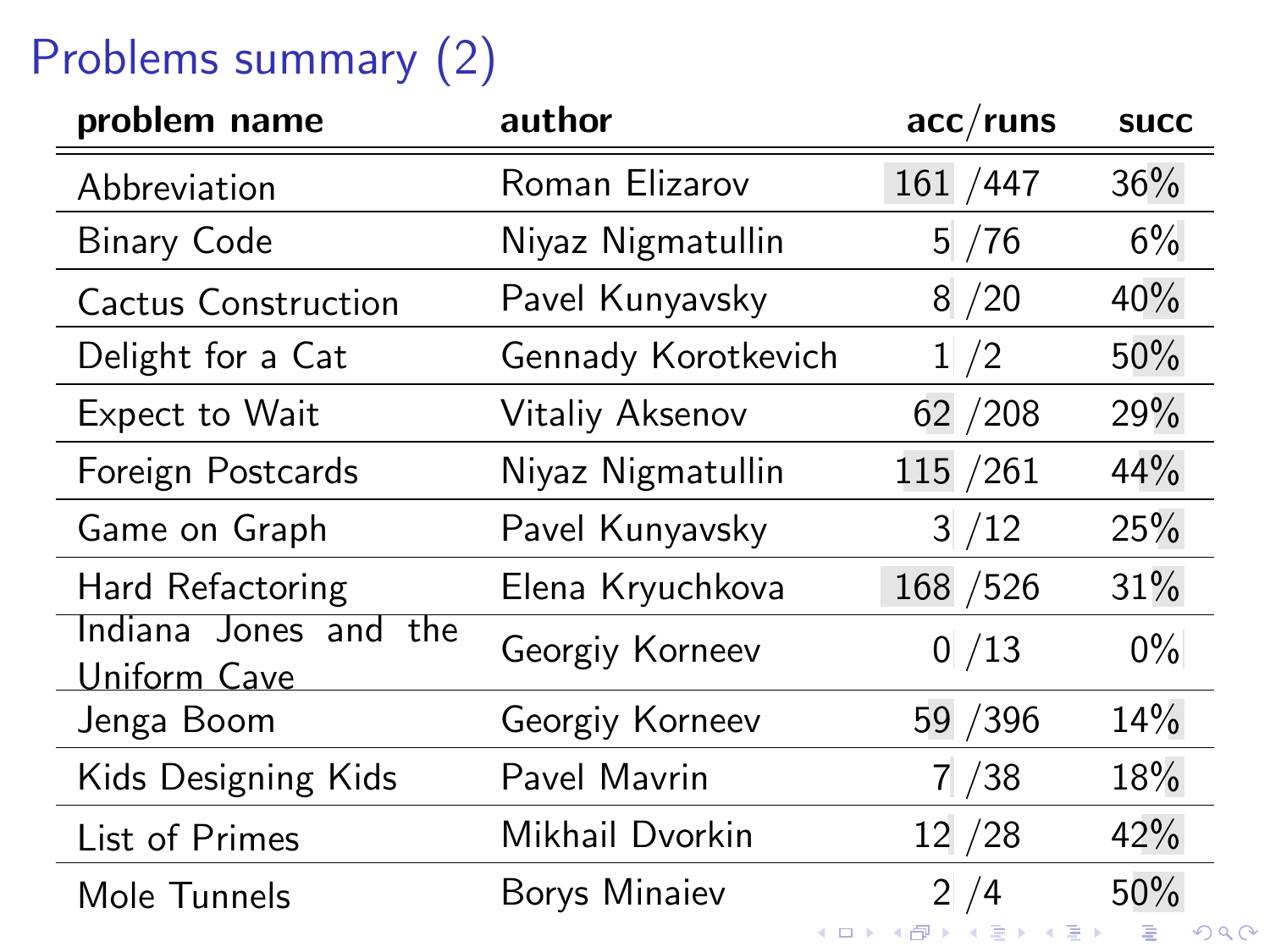## Problem A. Abbreviation

| 161<br>286 |                 |    |      |                |                |        |       |        | time |
|------------|-----------------|----|------|----------------|----------------|--------|-------|--------|------|
| Total      |                 | 0h |      | 1 <sub>h</sub> | 2 <sub>h</sub> |        | 3h    | 4h     | 5h   |
|            |                 |    | Java |                | $C++$          | Python |       | Total  |      |
|            | $\Box$ Accepted |    |      | 9              | 142            |        | 10    | 161    |      |
|            | Rejected        |    |      | 39             | 230            |        | 17    | 286    |      |
|            | Total           |    |      | 48             | 372            |        | 27    | 447    |      |
|            |                 |    |      |                |                |        |       |        |      |
|            | solution        |    | team | att            | time           |        | size  | lang   |      |
|            | <b>Fastest</b>  |    |      | 1              | 16             |        | 2,015 | $C++$  |      |
|            | <b>Shortest</b> |    |      | 1              | 19             |        | 386   | Python |      |
|            | Max atts.       |    |      | 9              | 292            | 4,689  |       | $C++$  |      |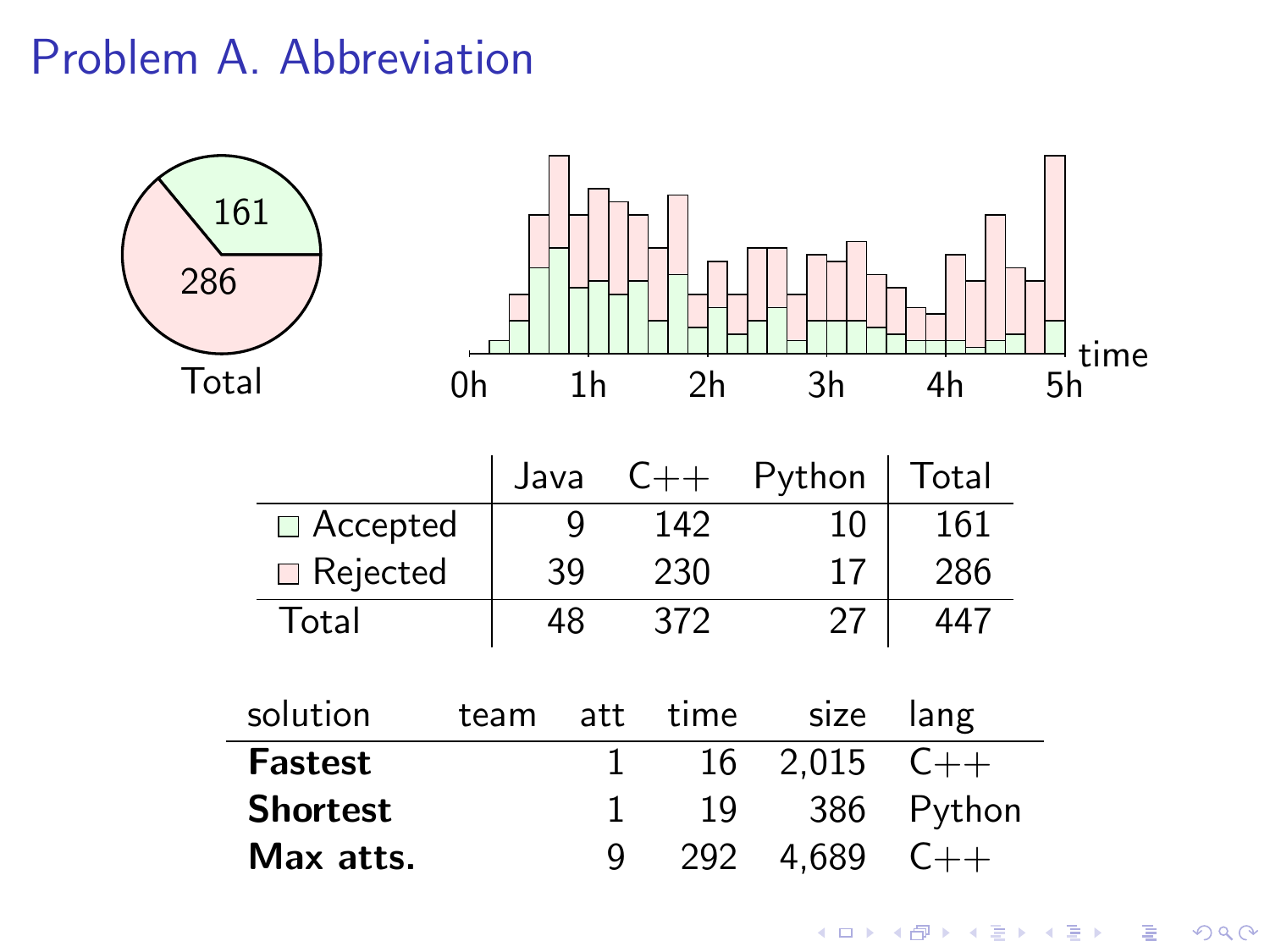## Problem A. Abbreviation

- $\triangleright$  One of the two simple problems in the contest
- $\blacktriangleright$  Many ways to write a solution
- $\triangleright$  One of the ways is this:
	- $\triangleright$  Split each line into words and separators
	- $\blacktriangleright$  Identify capitalized words per problem statement
	- $\triangleright$  Find the longest sequences of two or more words separated by a single space
	- $\blacktriangleright$  Perform replacements per the problem statement
- $\blacktriangleright$  The shortest solution from Ural Federal University 4 (Ankudinov, Borzunov, Stikhin) uses a single regular expression with a replacement function:

re.sub(r'\b[A-Z][a-z]+( $[A-Z]$ [a-z]+\b)+', abbr, text)

**K ロ ▶ K @ ▶ K 할 X X 할 X → 할 X → 9 Q Q ^**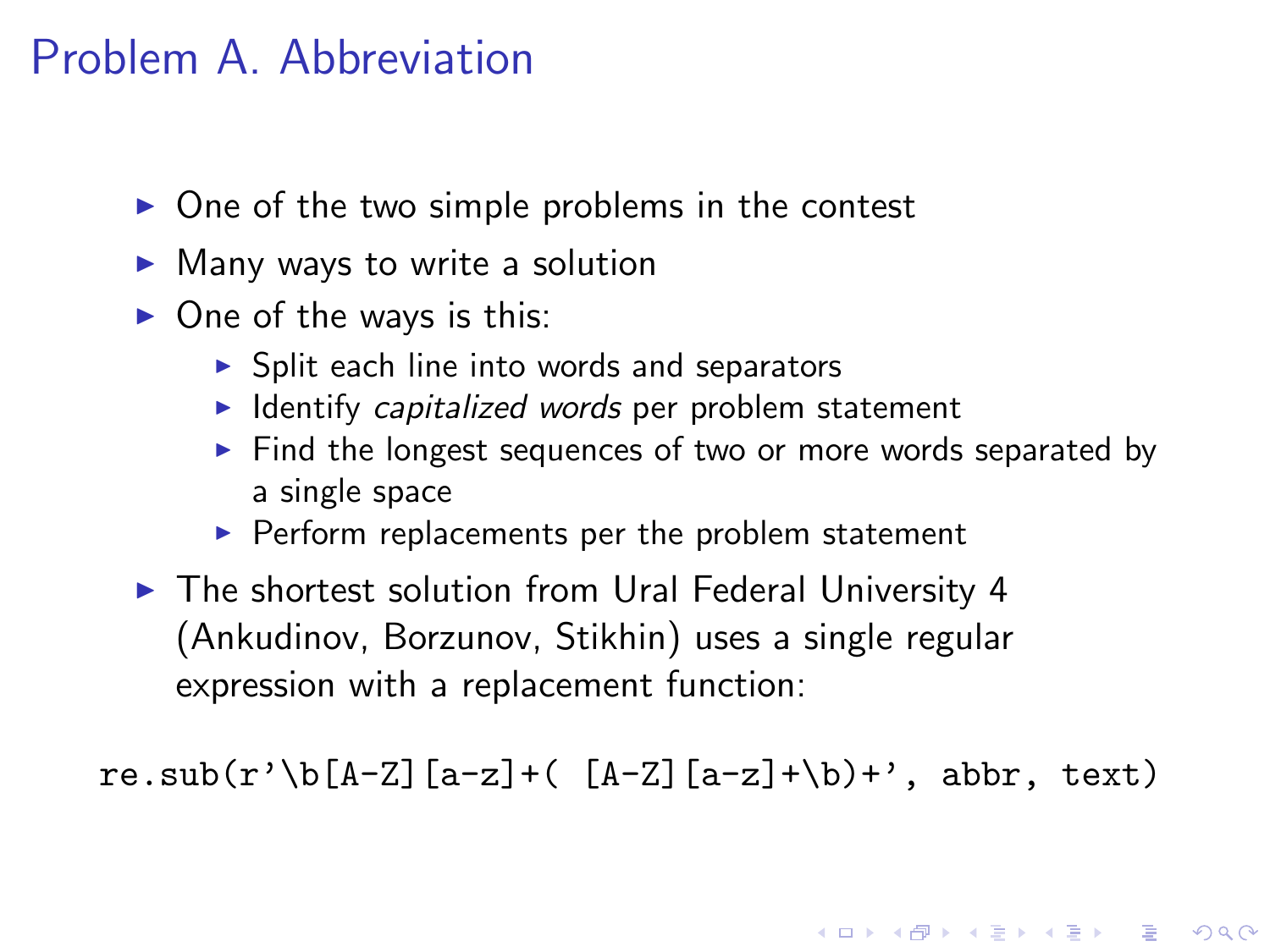# Problem B. Binary Code

|                 |                 |                |     |                |        |       | time           |
|-----------------|-----------------|----------------|-----|----------------|--------|-------|----------------|
| Total           | 0h              | 1 <sub>h</sub> |     | 2 <sub>h</sub> | 3h     | 4h    | 5 <sub>h</sub> |
|                 |                 | Java           |     | $C++$          | Python | Total |                |
|                 | $\Box$ Accepted | 1              |     | 4              | 0      | 5     |                |
|                 | Rejected        | 1              |     | 70             | 0      | 71    |                |
| Total           |                 | $\overline{2}$ |     | 74             | 0      | 76    |                |
| solution        |                 | team           | att | time           | size   | lang  |                |
| <b>Fastest</b>  |                 |                | 2   | 204            | 4,918  | Java  |                |
| <b>Shortest</b> |                 |                | 2   | 204            | 4,918  | Java  |                |
| Max atts.       |                 |                | 5   | 205            | 4,940  | $C++$ |                |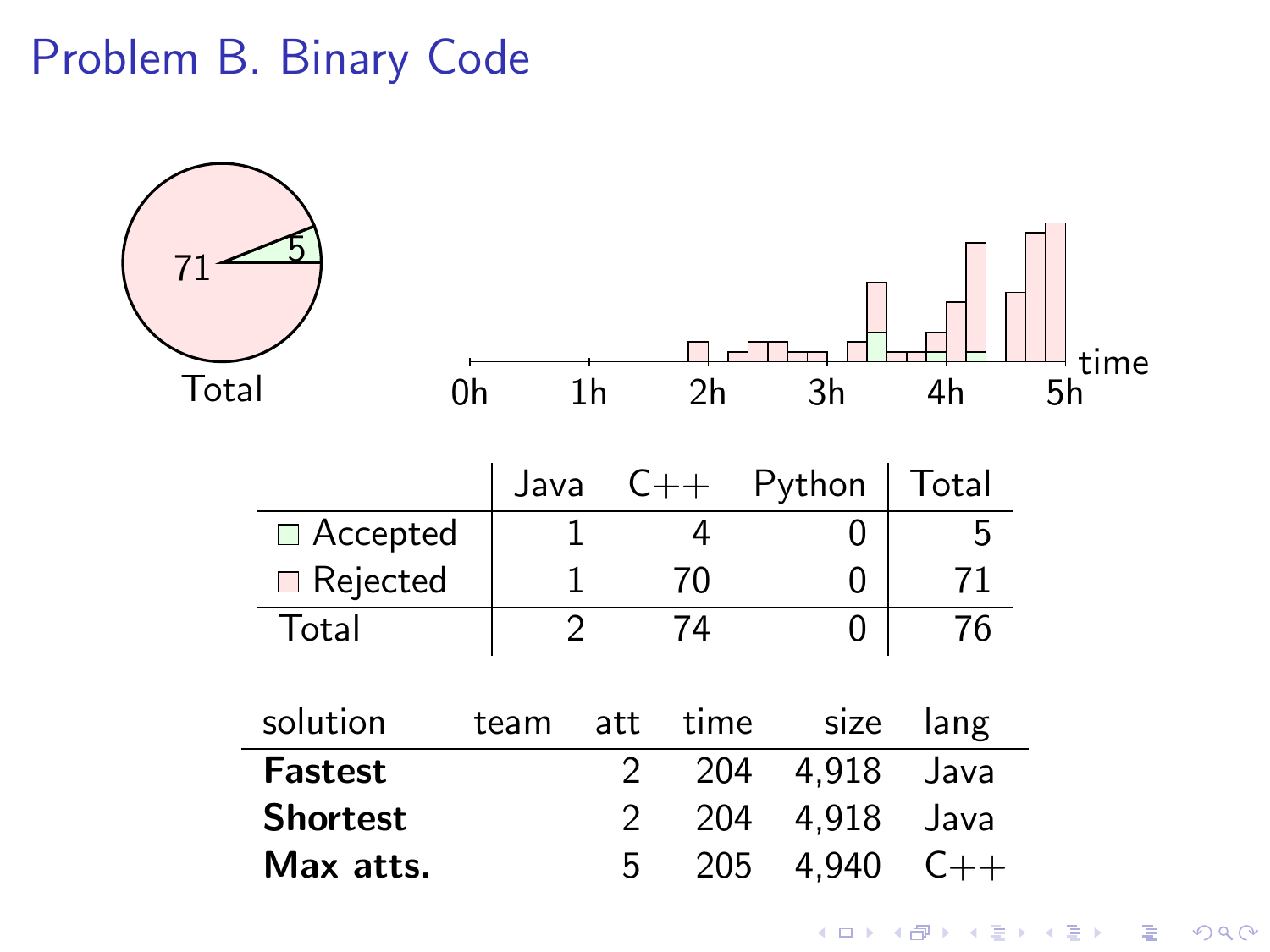# Problem B. Binary Code

 $\triangleright$  Solution outline: solve the problem by converting it into an instance of 2-SAT problem

- 1. Build a trie of the given strings
- 2. Define two variables  $v_i^0$  and  $v_i^1 = \bar{v}_i^1$  for each word  $s_i$  that contains a "?"
	- $\blacktriangleright$   $v_i^0$  is *true* and  $v_i^1$  is *false* when "?" is replaced with "0" in *s*
	- $\blacktriangleright$   $v_i^0$  is *false* and  $v_i^1$  is *true* when "?" is replaced with "1" in *s*<sub>i</sub>

4 D > 4 P + 4 B + 4 B + B + 9 Q O

- 3. Create a graph with two nodes for each string. One node for  $v_i^0$ , the other for  $v_i^1$
- 4. Use the trie to convert binary code constraints into 2-SAT problem instance using implications
- 5. Use the classical 2-SAT solution algorithm via the graph algorithm to find strongly connected components in implications graph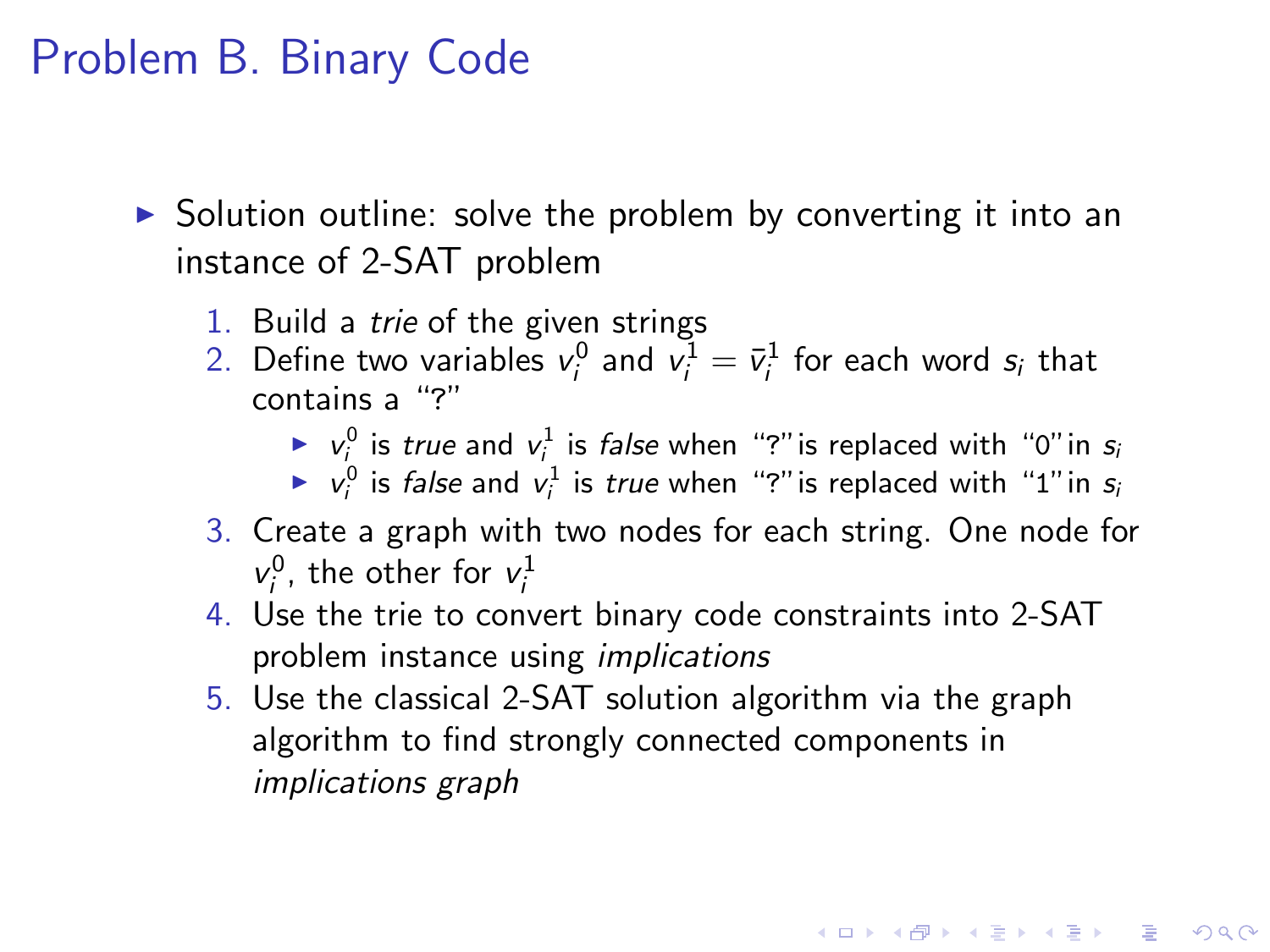#### Problem B. Binary Code — Build a trie

- $\blacktriangleright$  Follow the classic approach, build a *binary* trie
- $\triangleright$  For strings with "?" add *both* replacements for "?" into a trie
- At the terminal nodes for the string  $s$  with "?" put the corresponding variable ( $s^0$  or  $s^1$  depending on replacement)
- $\triangleright$  At the terminal nodes for the string s without "?" put the separate variable  $T$  that is always true
	- If more than one string without "?" ends at the same node of the trie, the answer is "NO"

4 D > 4 P + 4 B + 4 B + B + 9 Q O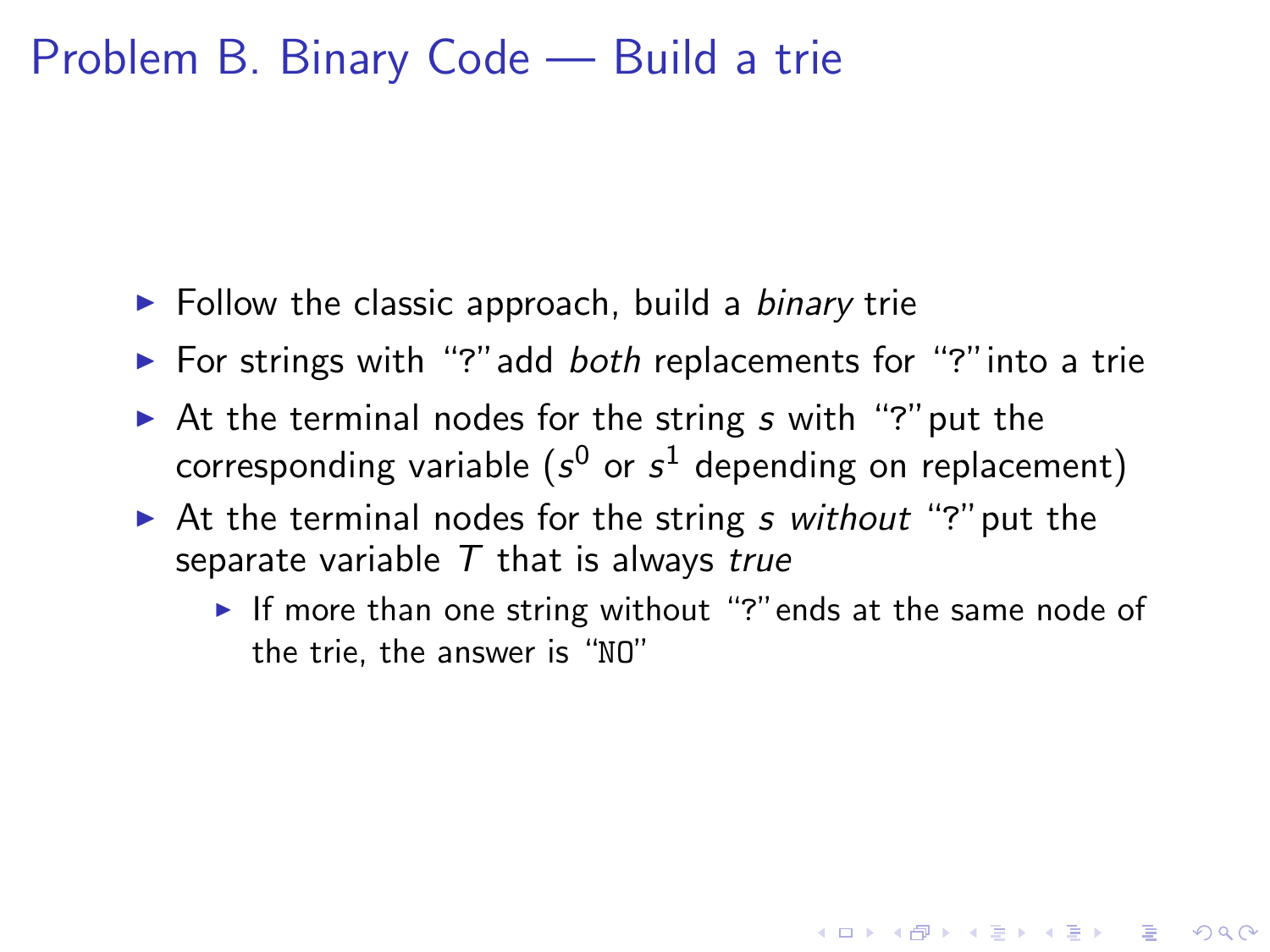#### Problem B. Binary Code — Trie example



**KORK STRAIN A BAR SHOP**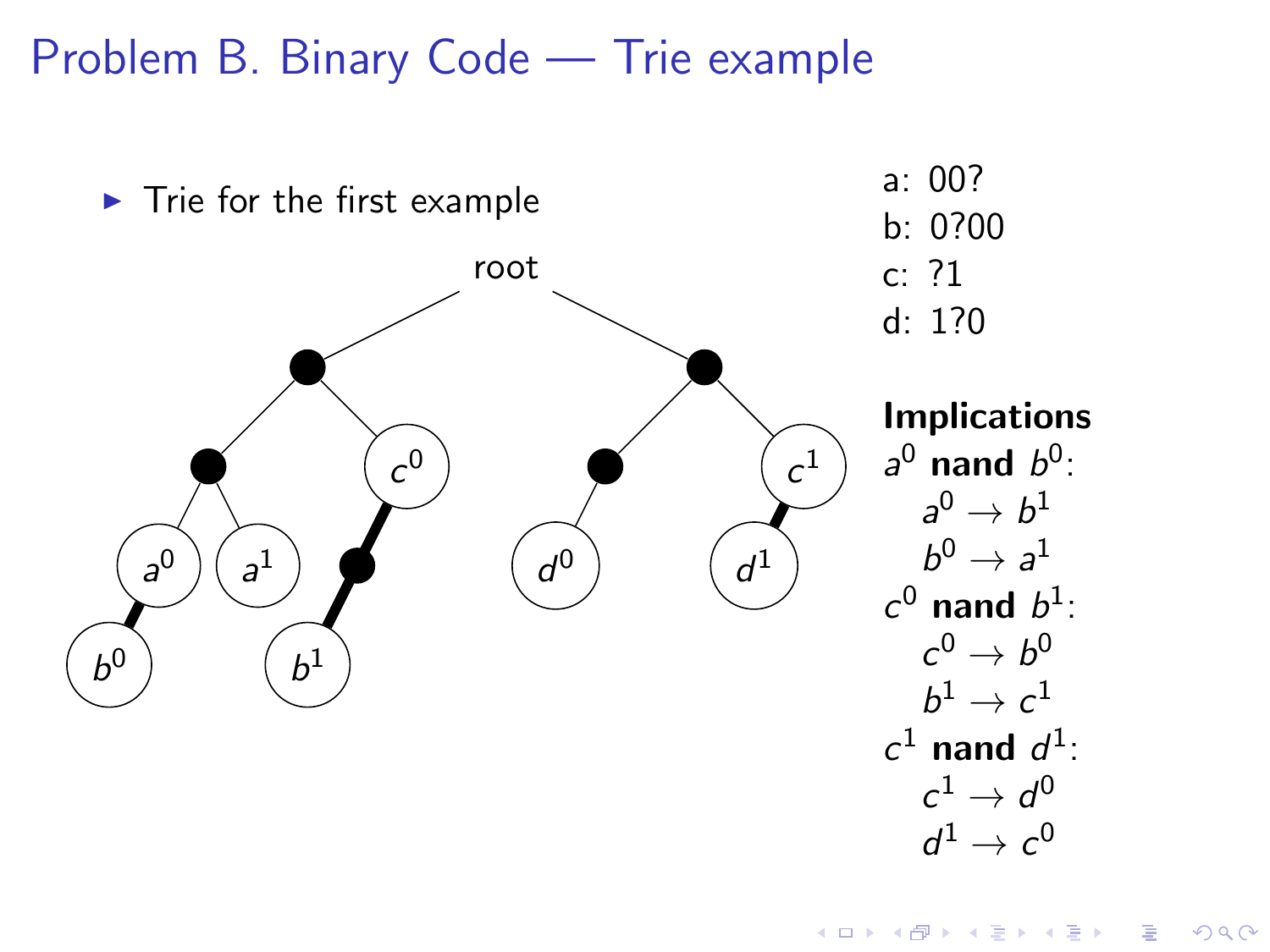#### Problem B. Binary Code — Implications graph example



- Classic 2-SAT algorithm finds the answer or decides that it is impossible
- $\blacktriangleright$  The sample output assigns true to  $a^0$ ,  $b^1$ ,  $c^1$ ,  $d^0$

**KORK STRAIN A BAR SHOP**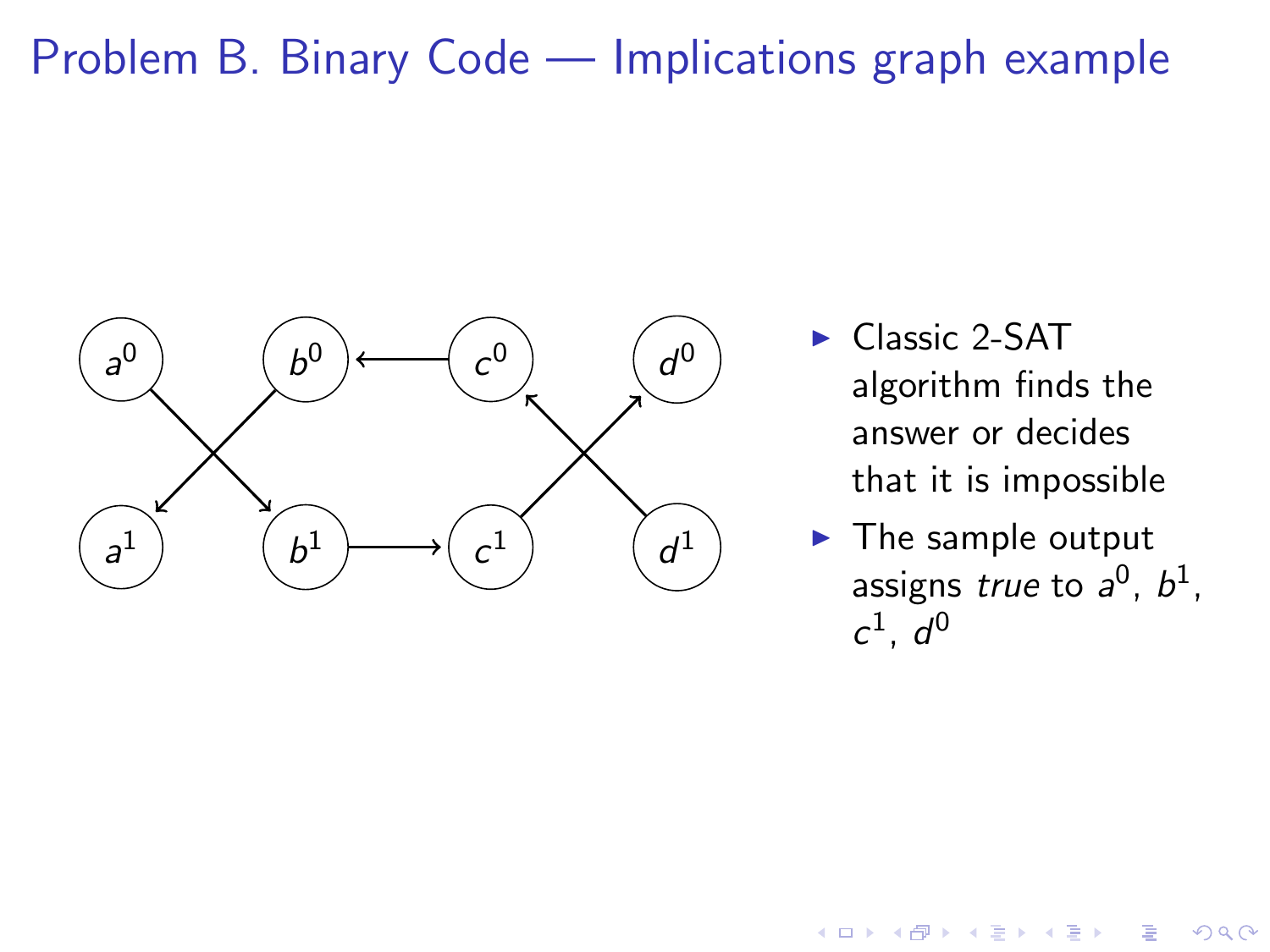### Problem B. Binary Code — Many terminals at node



- $\triangleright$  Node in a trie can have many terminals (variables) at one node
- $\triangleright$  At most one of them can be present in a binary code
- $\triangleright$  We can express this constraint in  $O(n)$ implications using  $n$  additional variable pairs
	- $\triangleright$  Define additional variable  $r_i$  to be true if and only if at least one  $\mathsf{v}_j, j \geq i$  is  $\mathit{true}$
- $\triangleright$  Or exclude all  $v_i$  and  $v_i$  pairs, but return "NO" answer when  $n$  is more than the depth of this node in a trie plus one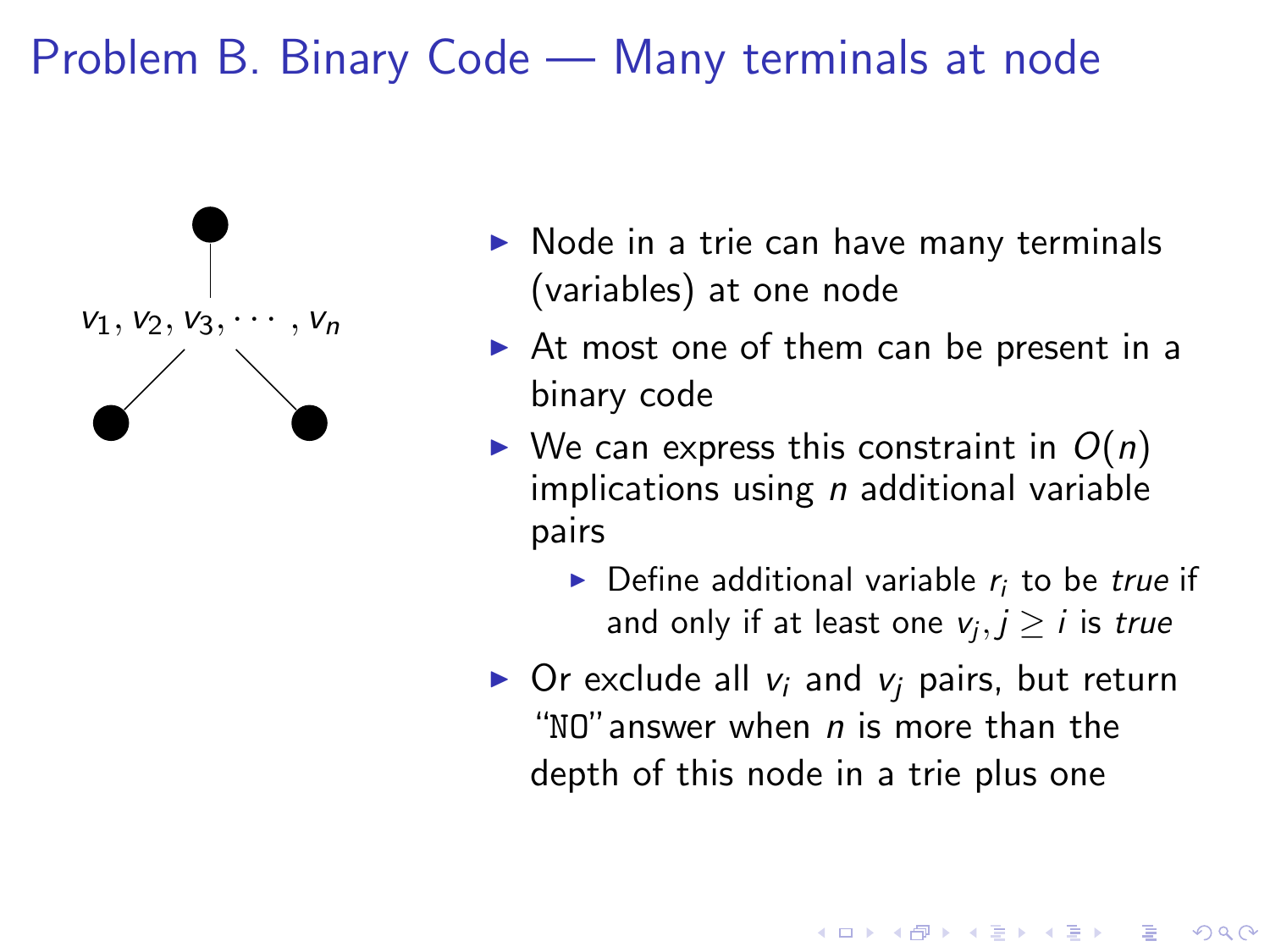## Problem C. Cactus Construction

| 8<br>12 |                 |    |      |                |                |        |       | time |
|---------|-----------------|----|------|----------------|----------------|--------|-------|------|
| Total   |                 | 0h |      | 1 <sub>h</sub> | 2 <sub>h</sub> | 3h     | 4h    | 5h   |
|         |                 |    | Java |                | $C++$          | Python | Total |      |
|         | $\Box$ Accepted |    | 0    |                | 8              | 0      | 8     |      |
|         | Rejected        |    | 0    |                | 12             | 0      | 12    |      |
|         | Total           |    | 0    |                | 20             | 0      | 20    |      |
|         | solution        |    | team | att            | time           | size   | lang  |      |
|         | <b>Fastest</b>  |    |      | 1              | 142            | 4,953  | $C++$ |      |
|         | <b>Shortest</b> |    |      | 1              | 261            | 2,512  | $C++$ |      |
|         | Max atts.       |    |      | 4              | 275            | 6,786  | $C++$ |      |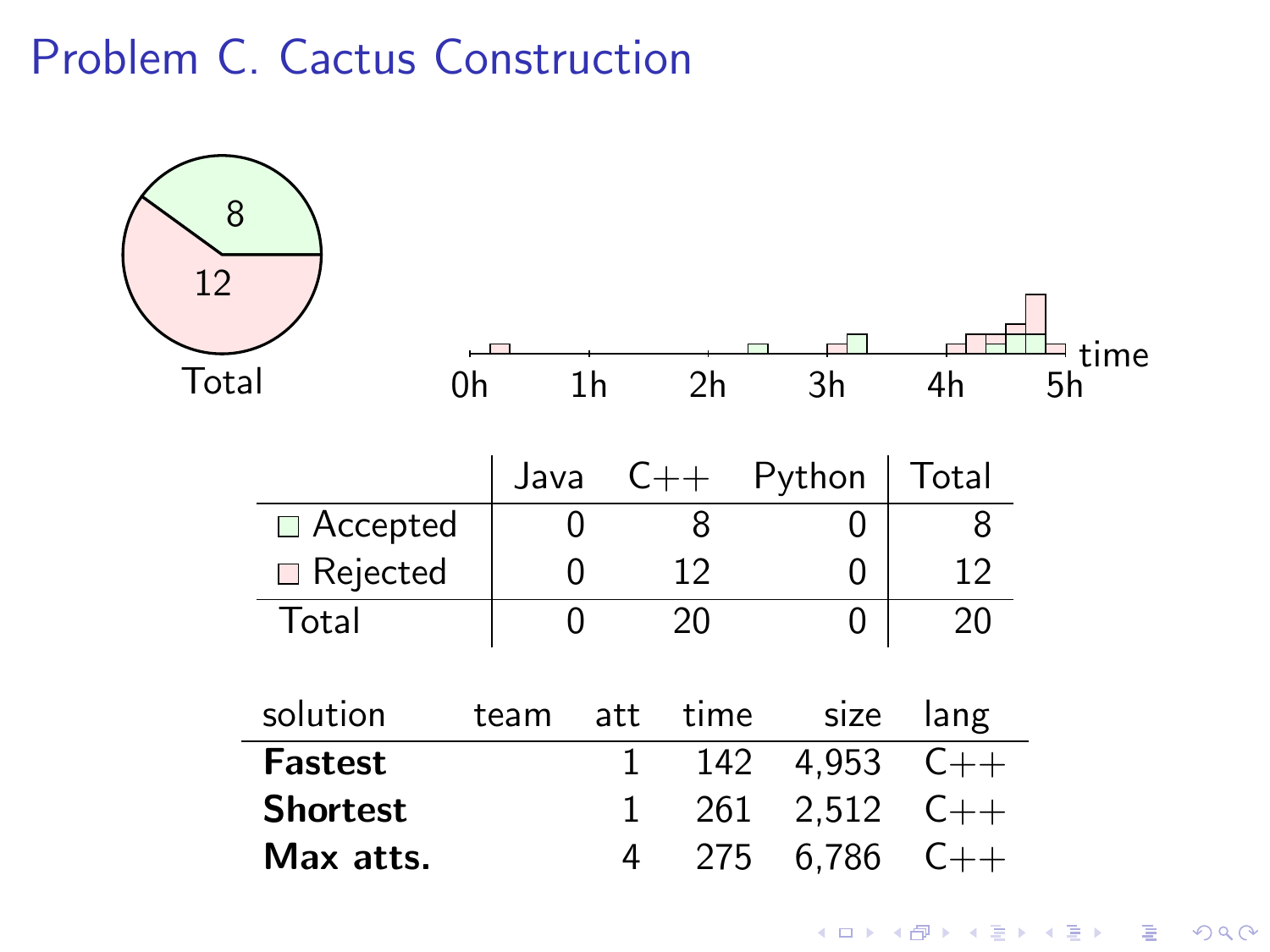# Problem C. Cactus Construction (1)

- $\triangleright$  Depth-first search (DFS) of the cactus to split the edges of the cactus into disjoint sets of *bridges*  $B_i$  and cycles  $C_i$ 
	- $\triangleright$  Each back edge found during DFS signals a cycle
	- $\triangleright$  All edges that do not belong to any cycle are bridges



 $2990$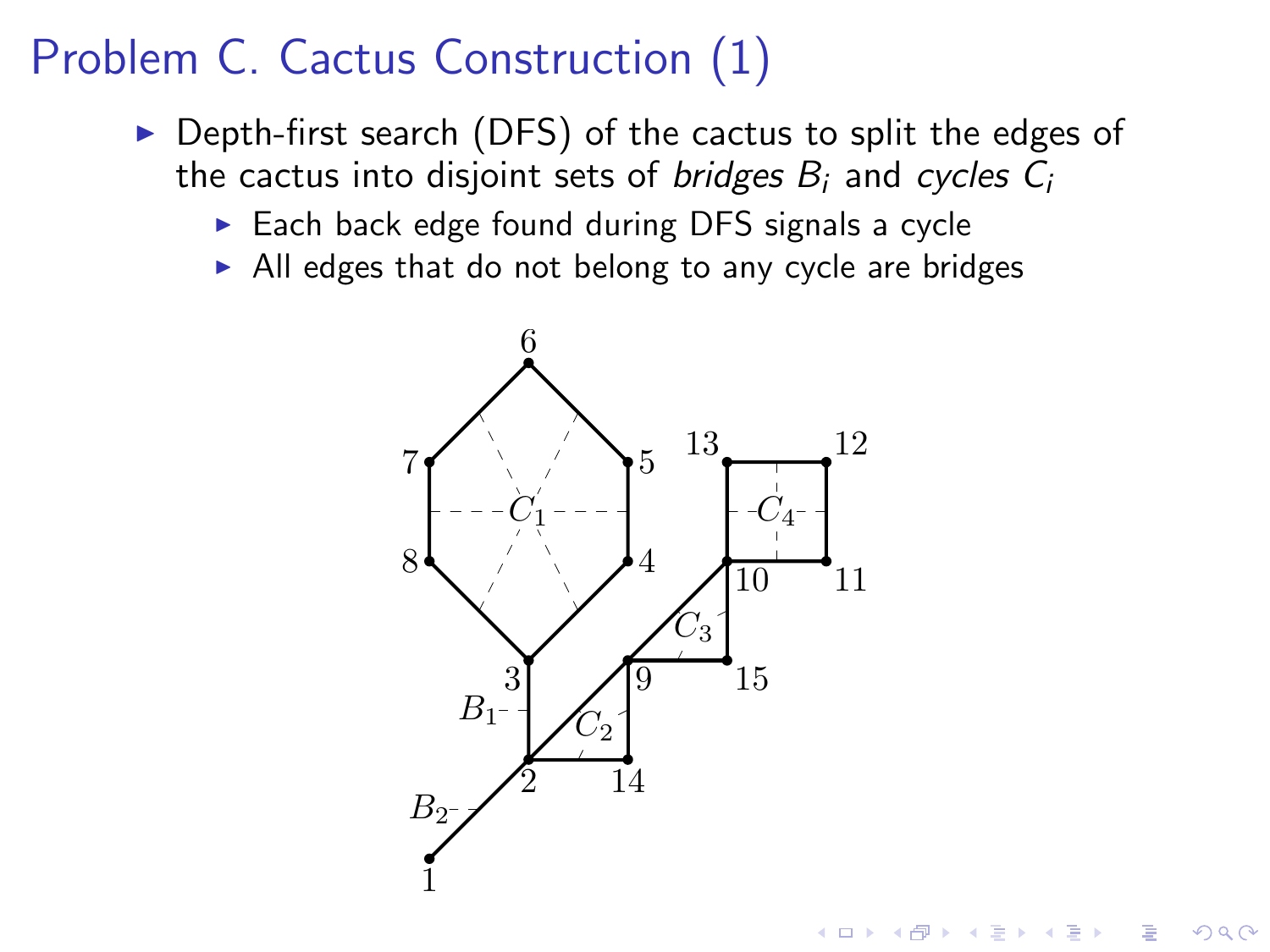# Problem C. Cactus Construction (2)

- Recursive procedure: given a cactus and a vertex  $P$  in it, construct the cactus in such a way that all vertices have color 2 except P, which must have color 1.
- $\blacktriangleright$  Pick any vertex as P to start the procedure.



**KORK ERKER ADE YOUR**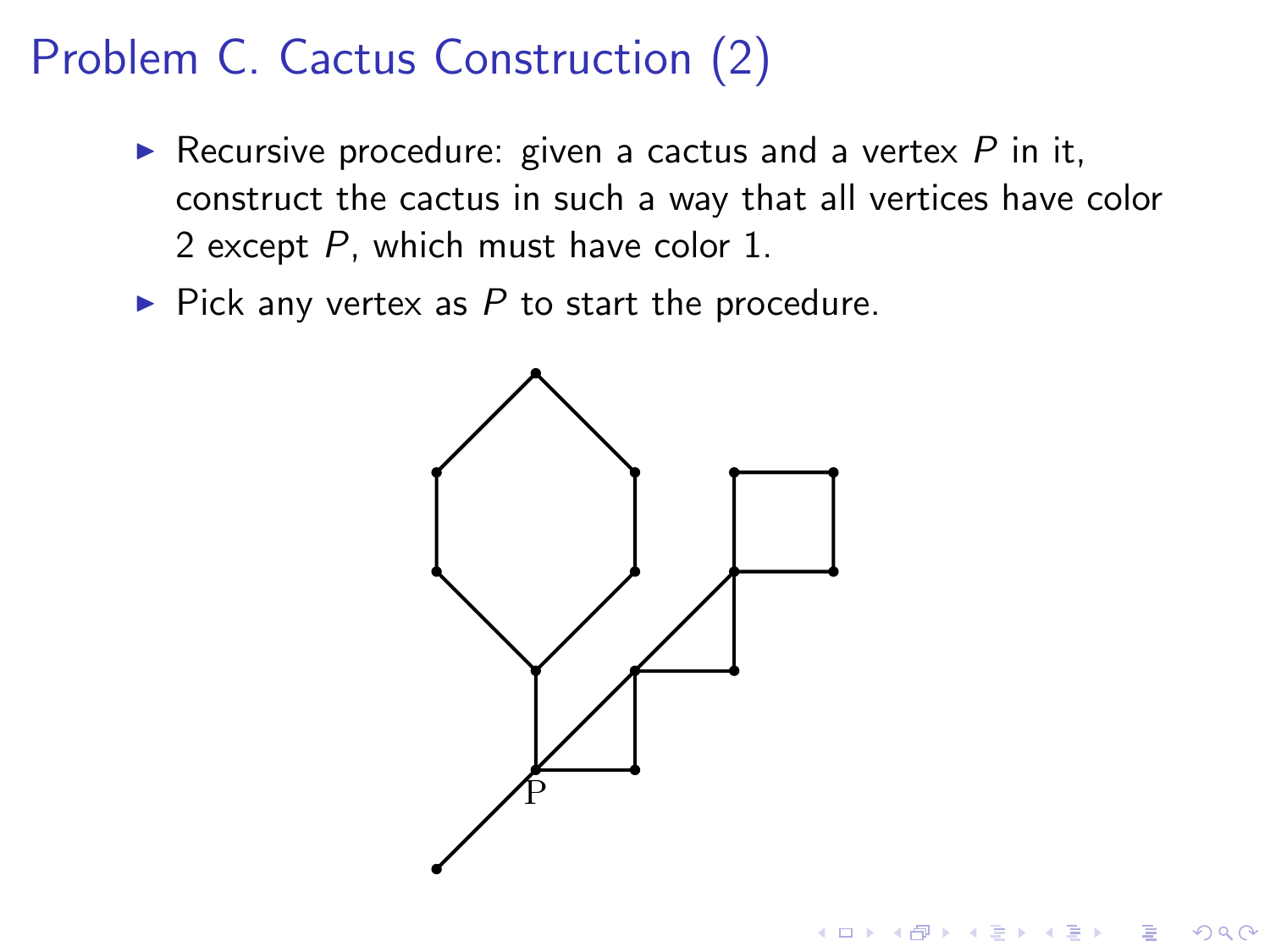# Problem C. Cactus Construction (3)

- If there's a bridge  $B_i$  connecting P with some other vertex  $Q$ :
	- Remove the bridge  $B_i$ .
	- Recursively construct two halves using  $P$  and  $Q$  as designated vertices (color 1).
	- Build edge  $B_i$  and color Q with 2 (more details later).

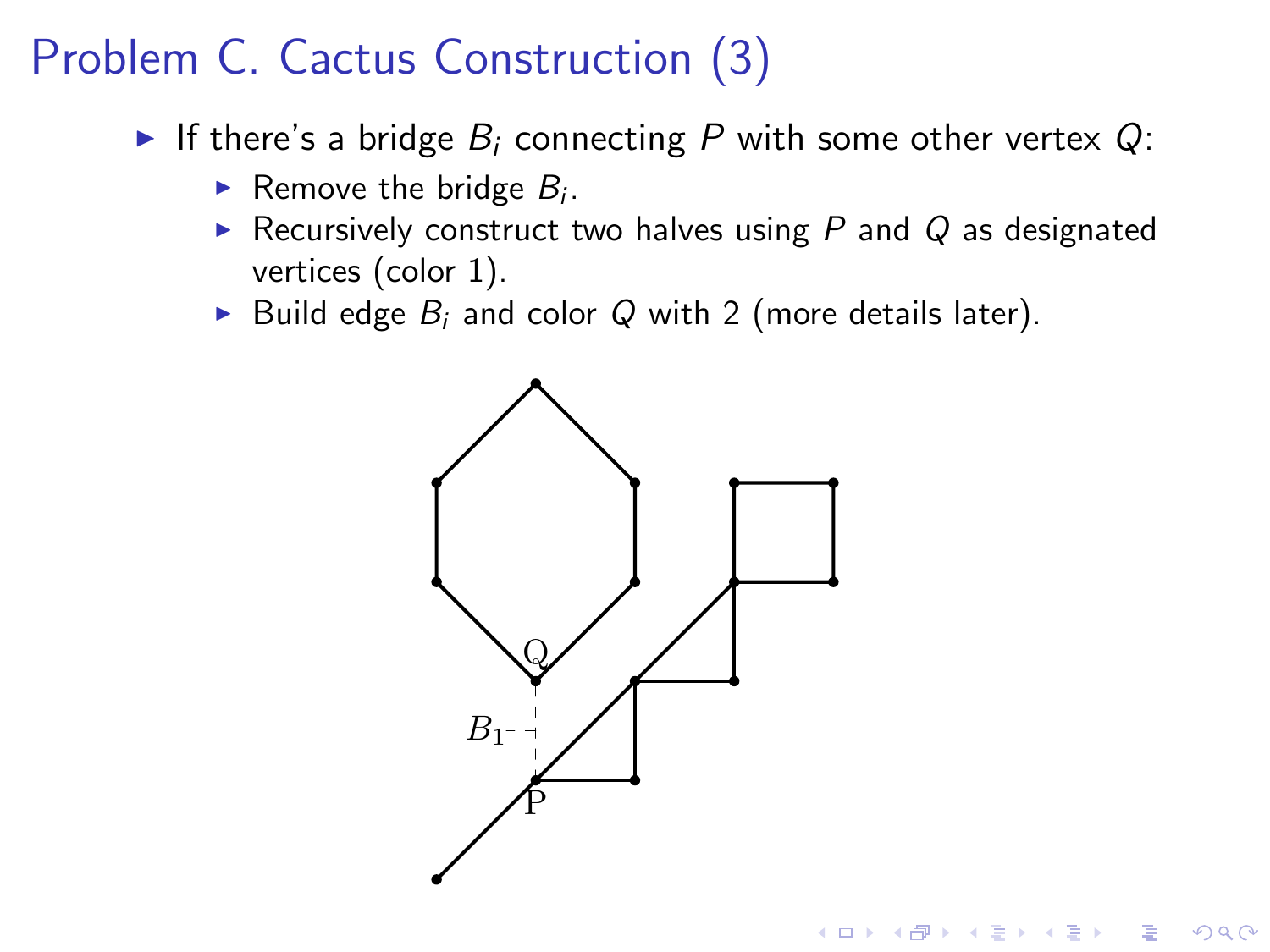# Problem C. Cactus Construction (4)

- If there's a cycle C<sub>i</sub> passing through  $P = P_1, P_2, \ldots, P_k$ :
	- Remove all edges of  $C_i$ .
	- $\triangleright$  Graph splits into k components. Recursively construct them using  $P_i$  as designated vertices (color 1).
	- Build all edges of  $C_i$  and color  $P_2, P_3, \ldots, P_k$  with 2 (more details later).

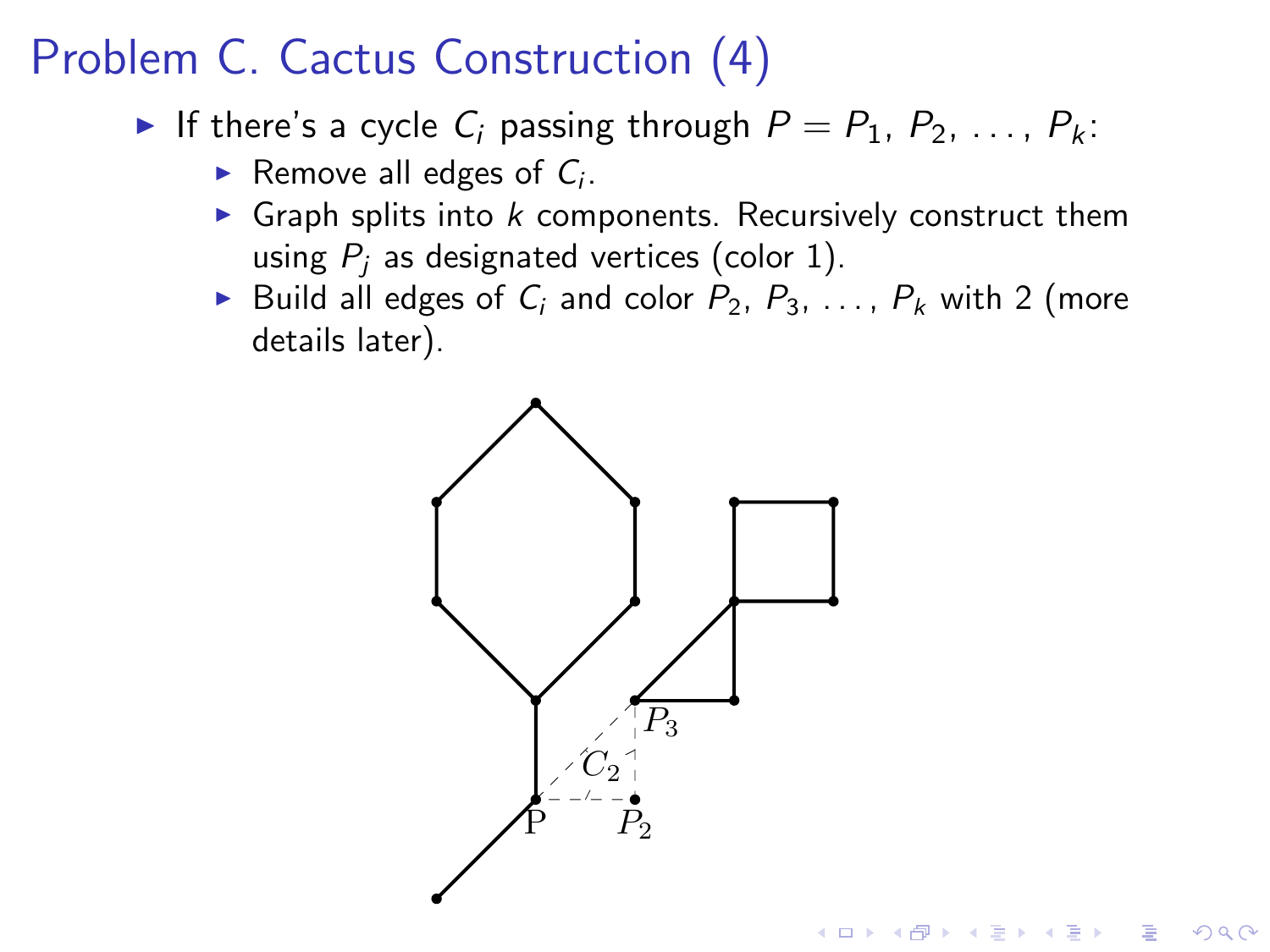Problem C. Cactus Construction (5)

 $\triangleright$  How to build a new bridge connecting two components with designated vertices  $P$  and  $Q$ :

1

1

K ロ ▶ K @ ▶ K 할 > K 할 > 1 할 > 1 이익어

2

3

- Initially P and Q are colored with 1, the rest with 2.
- Recolor 1 to 3 in the component of  $Q$ .
- $\blacktriangleright$  Join components of P and Q.
- $\triangleright$  Connect colors 1 an 3, connecting P and Q.

1

3

Recolor 3 to 2.

1

1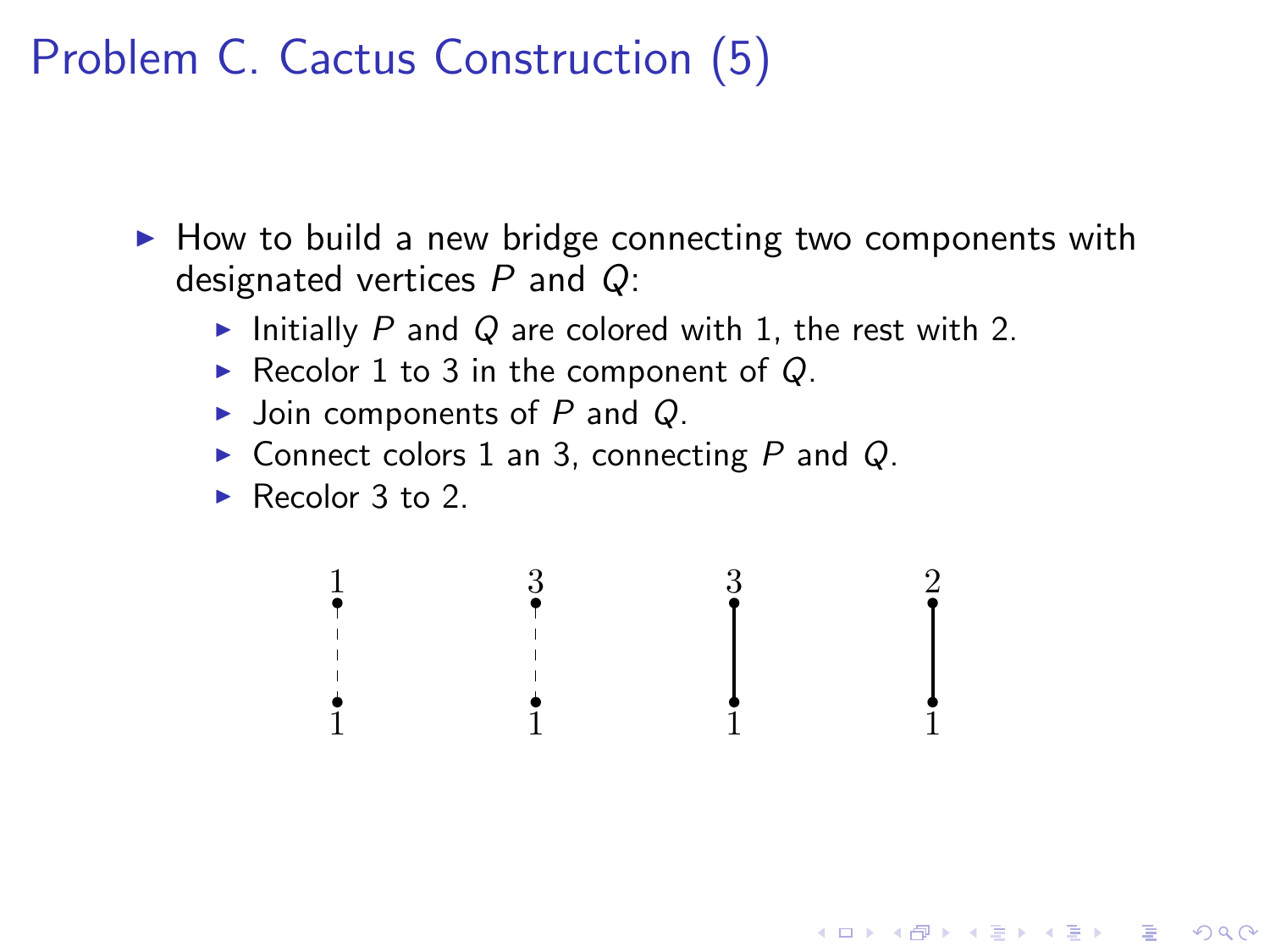## Problem C. Cactus Construction (6)

- $\blacktriangleright$  How to build a new cycle connecting k components with designated vertices  $P = P_1, P_2, \ldots P_k$ :
	- $\triangleright$  Build edges of the cycle one by one, starting with the edge between  $P_1$  and  $P_2$ .
	- $\blacktriangleright$  Each edge except the last one is built as a new bridge.
	- But remember to recolor the first vertex  $P_1$  to 4 instead of 2 after building the first edge.
	- $\triangleright$  This allows to close the cycle in the end by connecting colors 1 and 4.

**KORKARYKERKE POLO** 

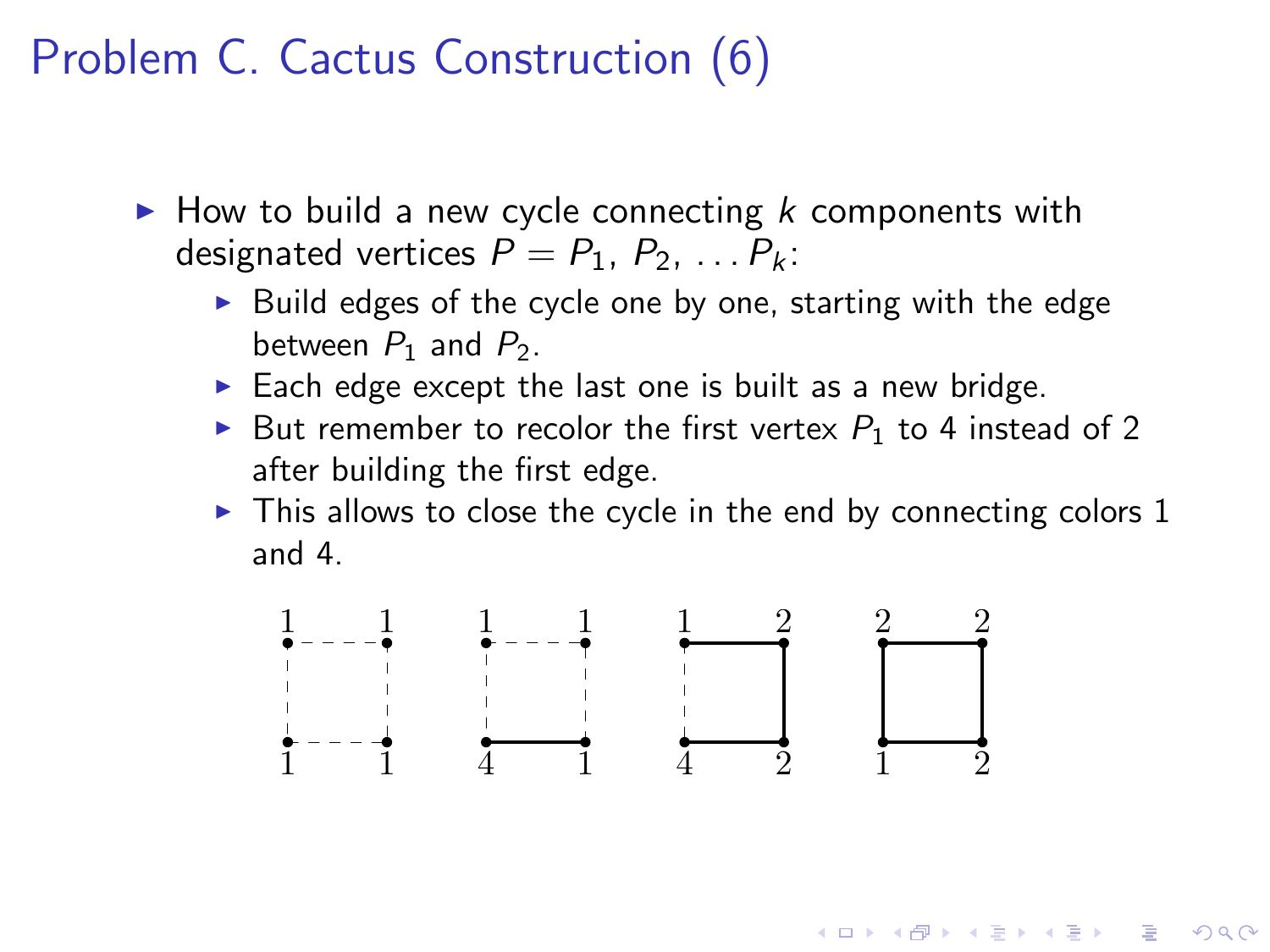Problem D. Delight for a Cat

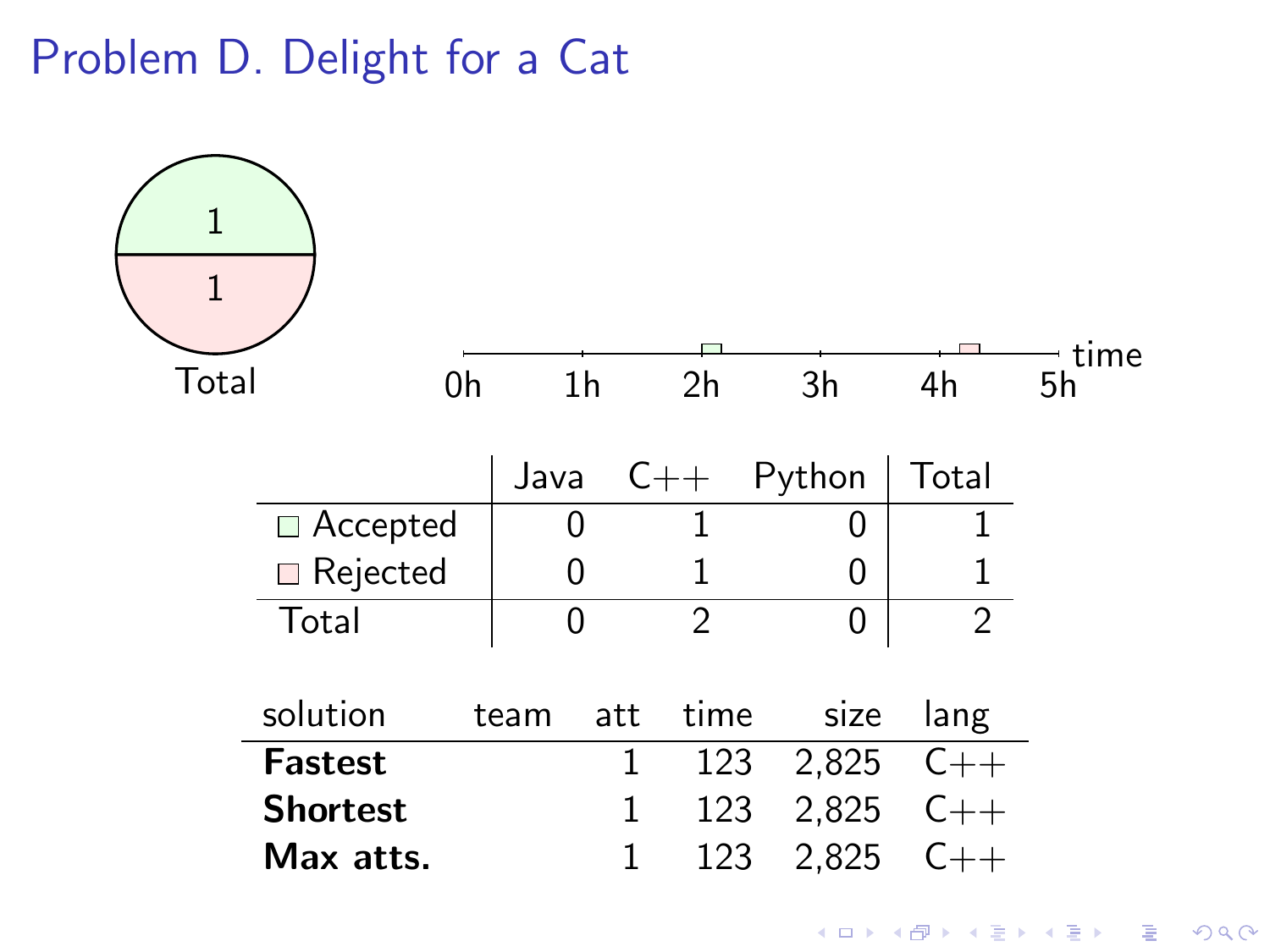#### Problem D. Delight for a Cat

- $\triangleright$  Out of every k consecutive hours, the cat must sleep at least  $min<sub>s</sub>$  hours and eat at least  $min<sub>e</sub>$  hours
	- ► Let  $max_e = k min_s$ , now the cat must eat between  $min_e$  and  $max_e$  hours out of every k

**KORK ERKER ADE YOUR** 

 $\triangleright$  Let's say that the cat is sleeping by default, and it gets  $\delta_i = e_i - s_i$  delight for eating at hour *i* 

▶ In the end, add 
$$
\sum_{i=1}^{n} s_i
$$
 to the answer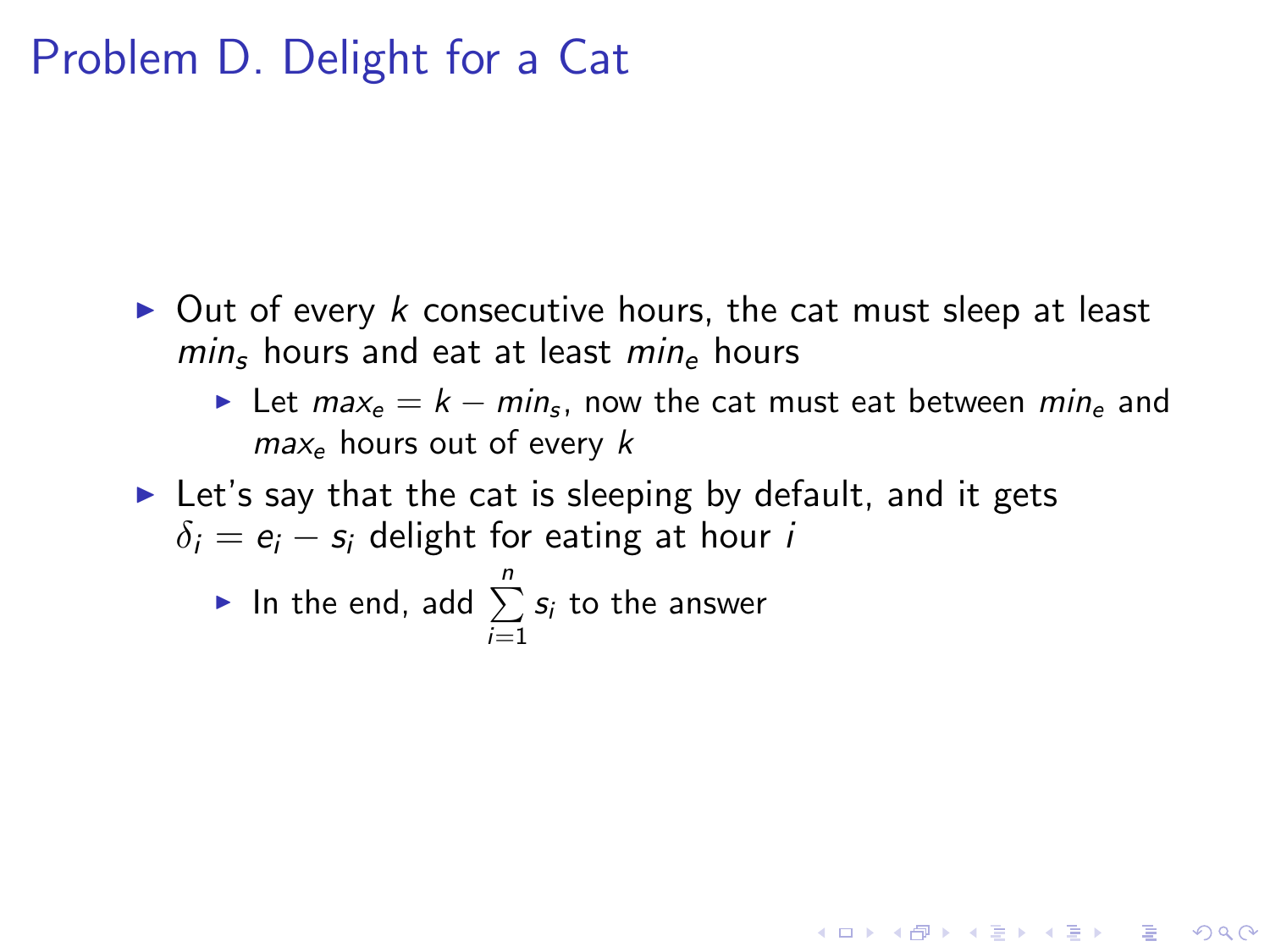# Problem D. Delight for a Cat (2)

In Let  $\min_{\epsilon} = 0$ ,  $\max_{\epsilon} = 1$ 

- $\blacktriangleright$  Dynamic programming:
	- In Let  $f_i$  be the maximum amount of delight for hours from i to n
	- $\blacktriangleright$  f<sub>i</sub> = max(f<sub>i+1</sub>,  $\delta_i$  + f<sub>i+k</sub>)
	- Here, we define  $f_i = 0$  for  $i > n$
- $\triangleright$  Dynamic programming  $\rightarrow$  shortest path:
	- $\triangleright$  Vertices S, T and  $1, 2, \cdots, n$
	- Edge from vertex *i* to vertex  $i + 1$  (or T, if  $i + 1 > n$ ) with cost 0
	- Edge from vertex *i* to vertex  $i + k$  (or T, if  $i + k > n$ ) with cost  $-\delta_i$
	- Edges from vertex S to vertices  $1, 2, \dots, k$  with cost 0
	- $\triangleright$  Negated length of the shortest path from S to T is the answer

**KORKAR KERKER EL VOLO**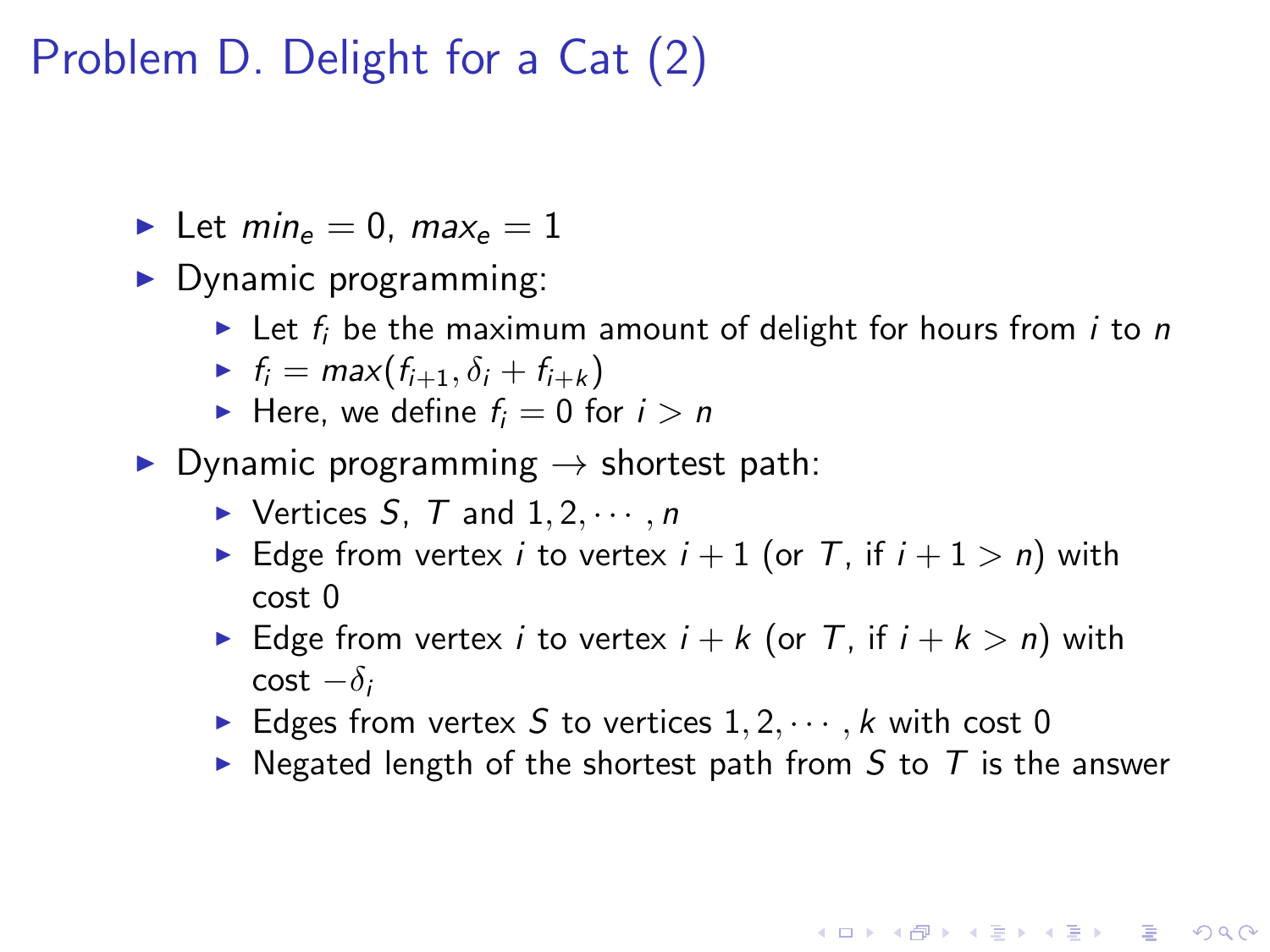## Problem D. Delight for a Cat (3)

- ► Let  $min_e = 0$ ,  $max_e > 0$
- ► Graph for  $max_e = 1 \rightarrow$  network for  $max_e > 0$ :
	- $\blacktriangleright$  Vertices S, T and  $1, 2, \cdots, n$
	- Edge from vertex *i* to vertex  $i + 1$  (or T, if  $i + 1 > n$ ) with cost 0 and capacity  $max_e$
	- Edge from vertex *i* to vertex  $i + k$  (or T, if  $i + k > n$ ) with cost  $-\delta_i$  and capacity 1
	- Edges from vertex S to vertices  $1, 2, \dots, k$  with cost 0 and capacity  $\infty$
	- $\triangleright$  Negated minimum cost of flow of value  $max_e$  from S to T is the answer

**KORK ERKER ADE YOUR**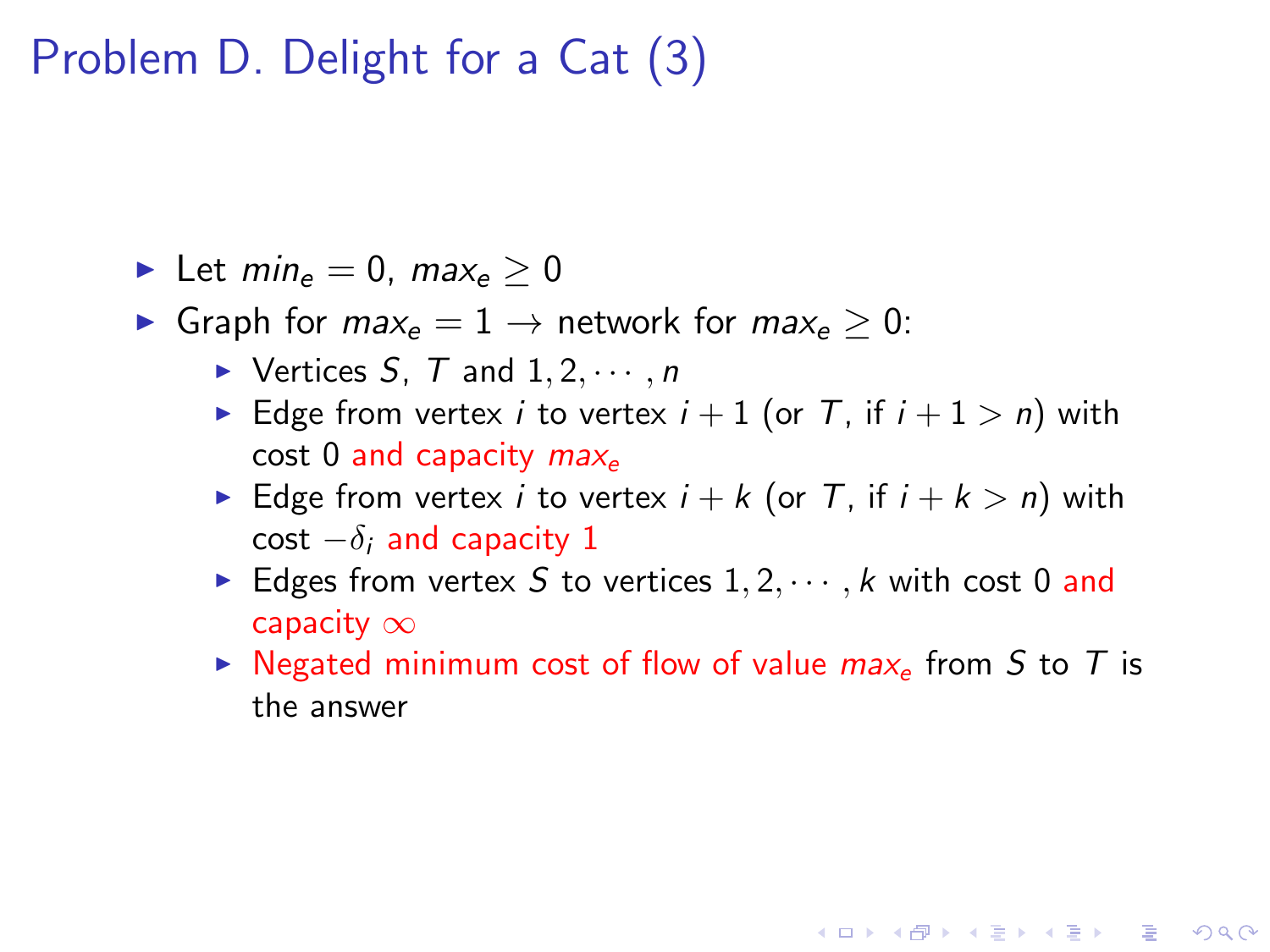## Problem D. Delight for a Cat (4)

► Let  $max_e > min_e > 0$ 

► Network for  $min_e = 0 \rightarrow$  network for  $min_e > 0$ :

- $\triangleright$  Vertices S, T and  $1, 2, \cdots, n$
- Edge from vertex *i* to vertex  $i + 1$  (or T, if  $i + 1 > n$ ) with cost 0 and capacity  $max_e - min_e$
- Edge from vertex *i* to vertex  $i + k$  (or T, if  $i + k > n$ ) with cost  $-\delta_i$  and capacity 1
- Edges from vertex S to vertices  $1, 2, \dots, k$  with cost 0 and capacity  $\infty$
- $\triangleright$  Negated minimum cost of flow of value max<sub>e</sub> from S to T is the answer

**KORK ERKER ADE YOUR**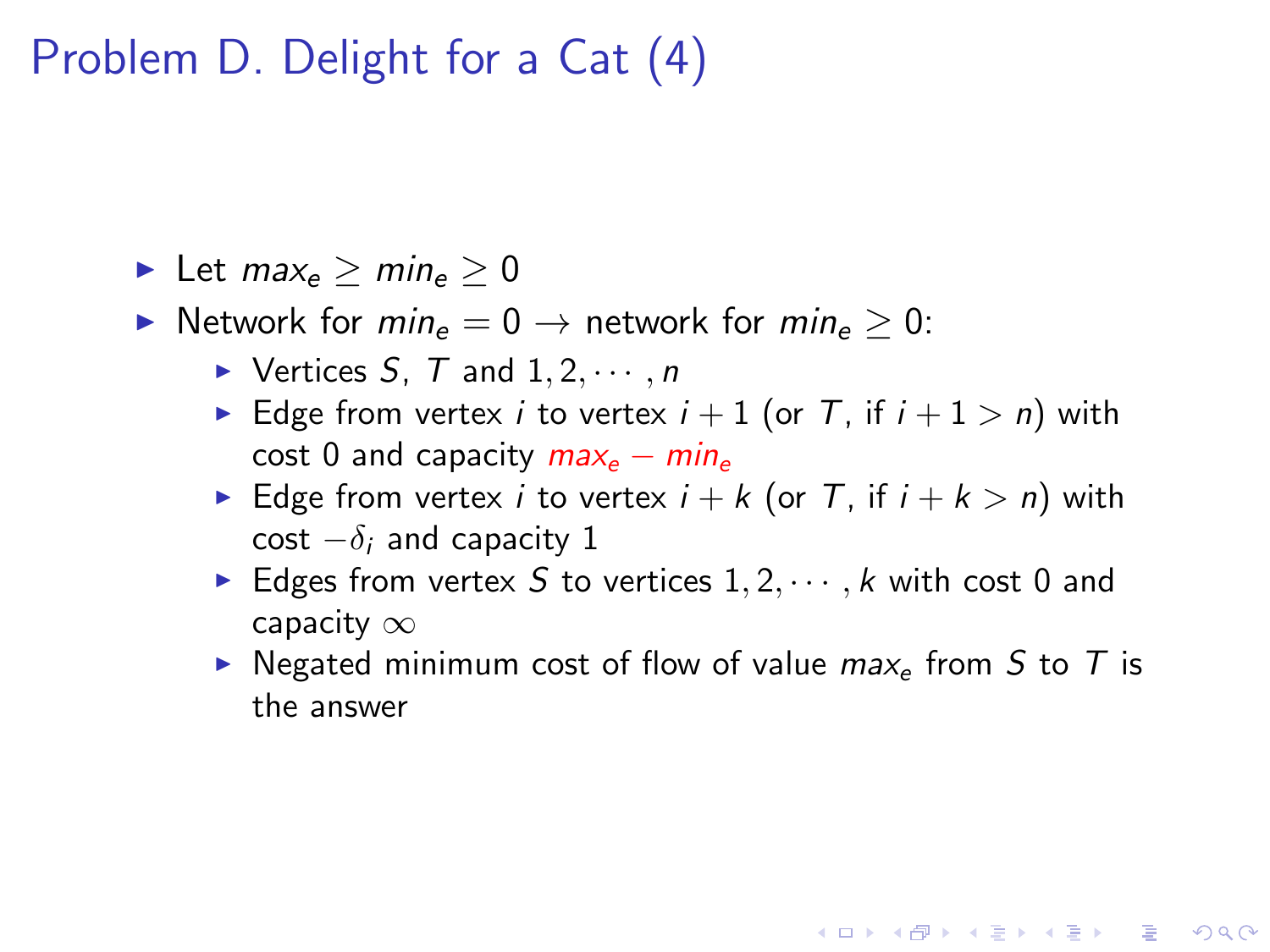Problem E. Expect to Wait

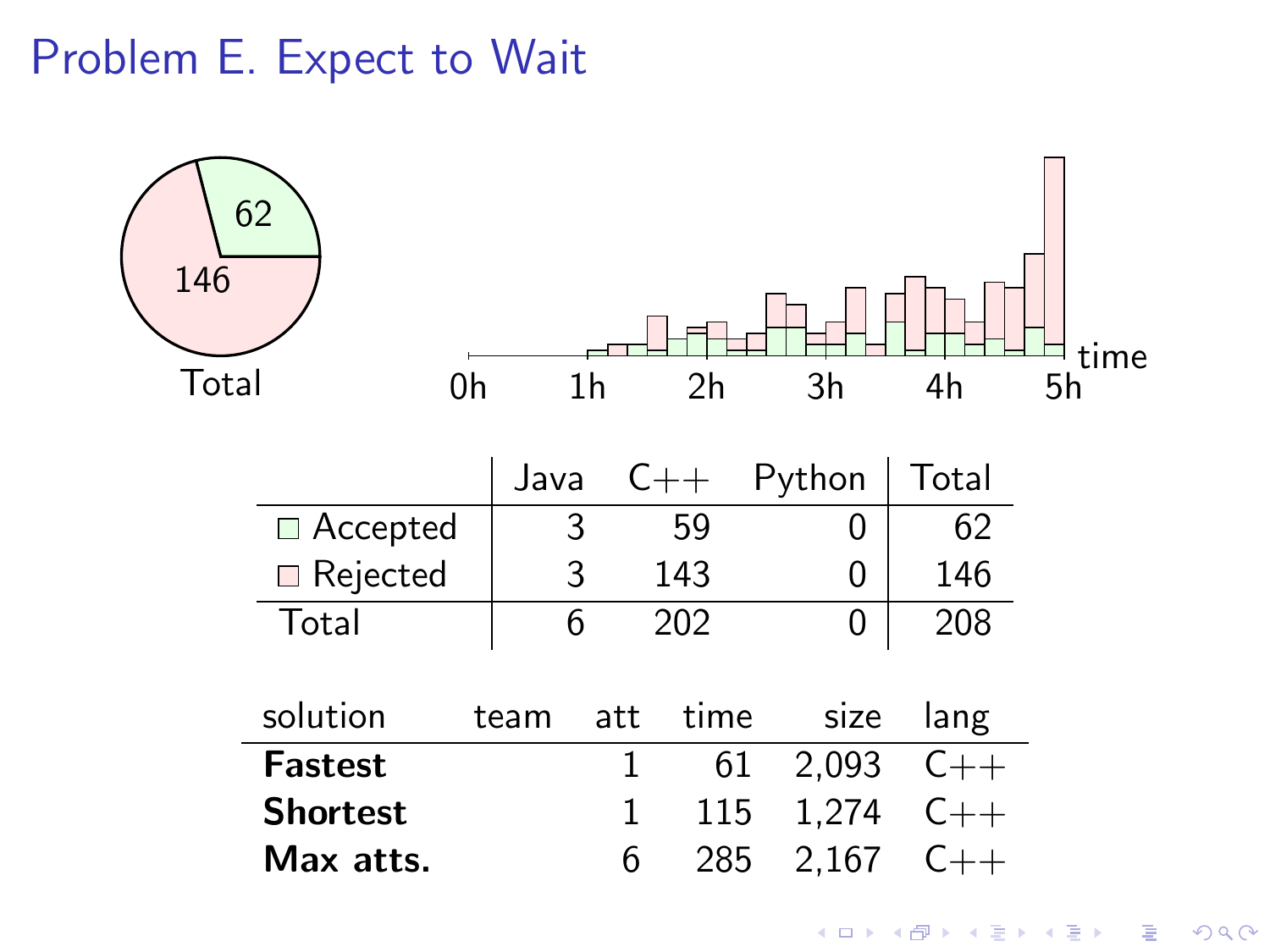# Problem E. Expect to Wait

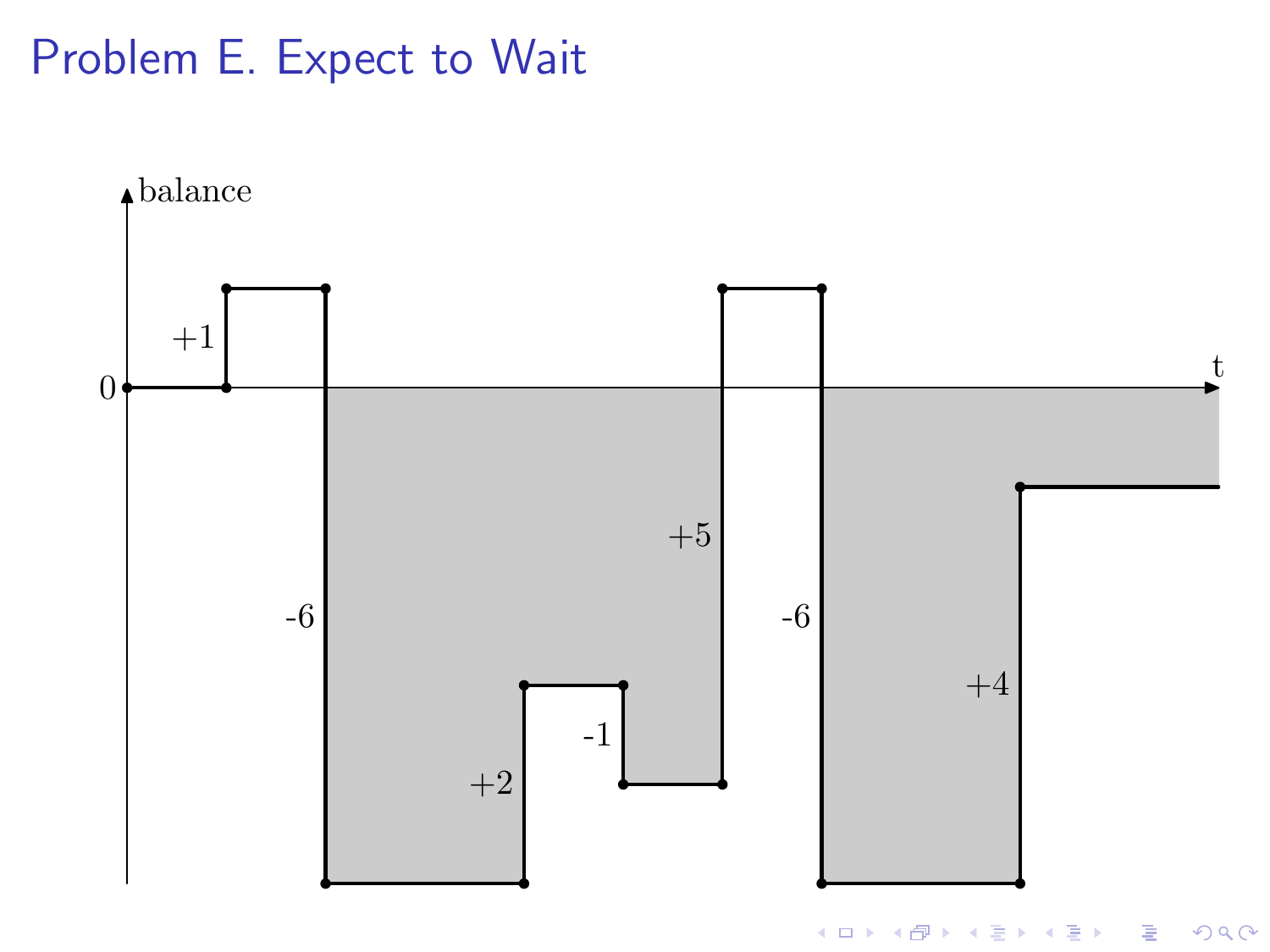# Problem E. Expect to Wait (2)



イロト 不優 ト 不差 ト 不差 トー 重  $299$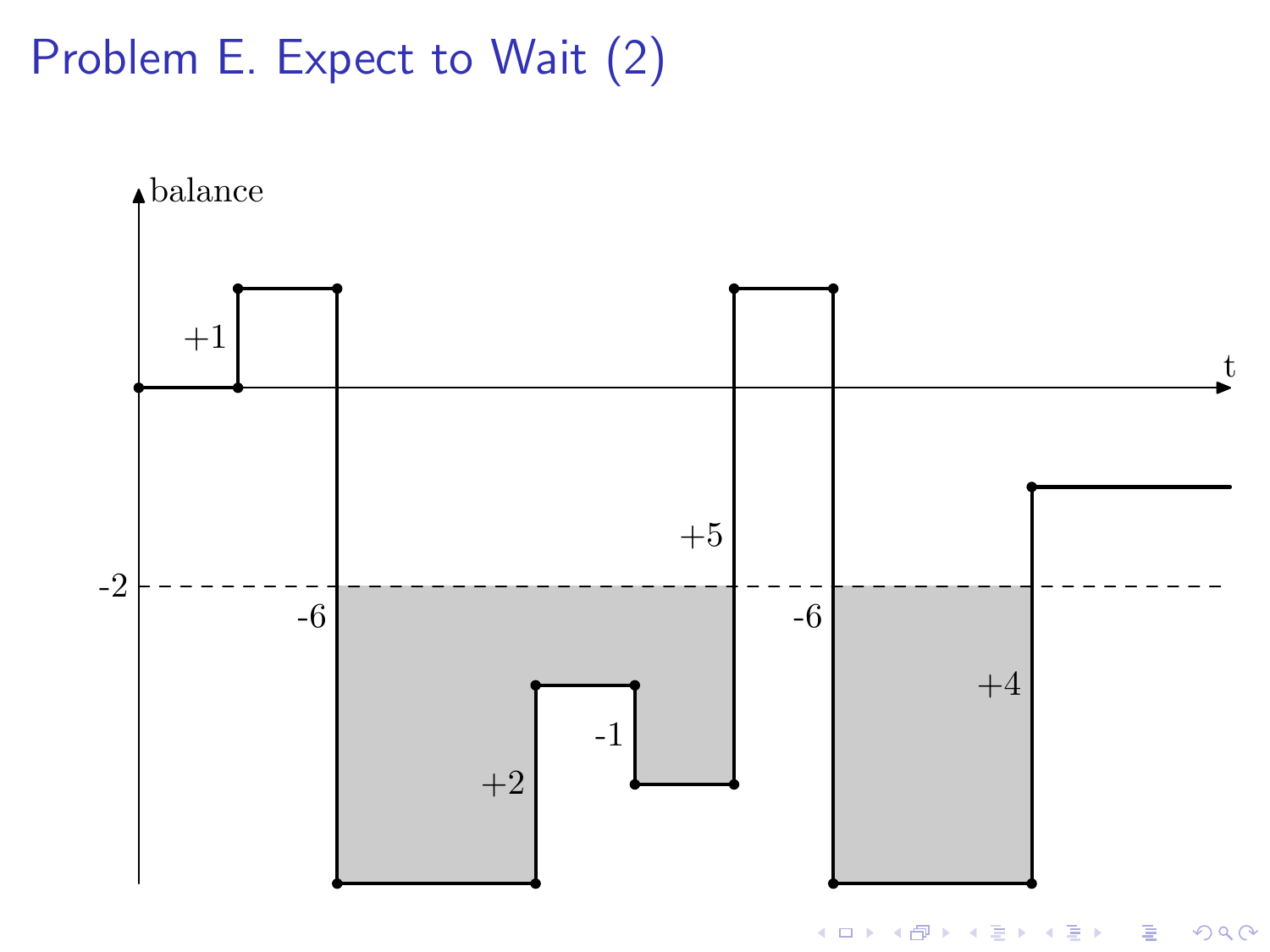# Problem E. Expect to Wait (3)

► For  $b_i$ , calculate square under line  $\mathit{balance} = -\mathit{b}_i$ 

KO KKOK KEK KEK LE I KORO

- $\blacktriangleright$  Scan-line
- $\triangleright$  O(NlogN + QlogQ)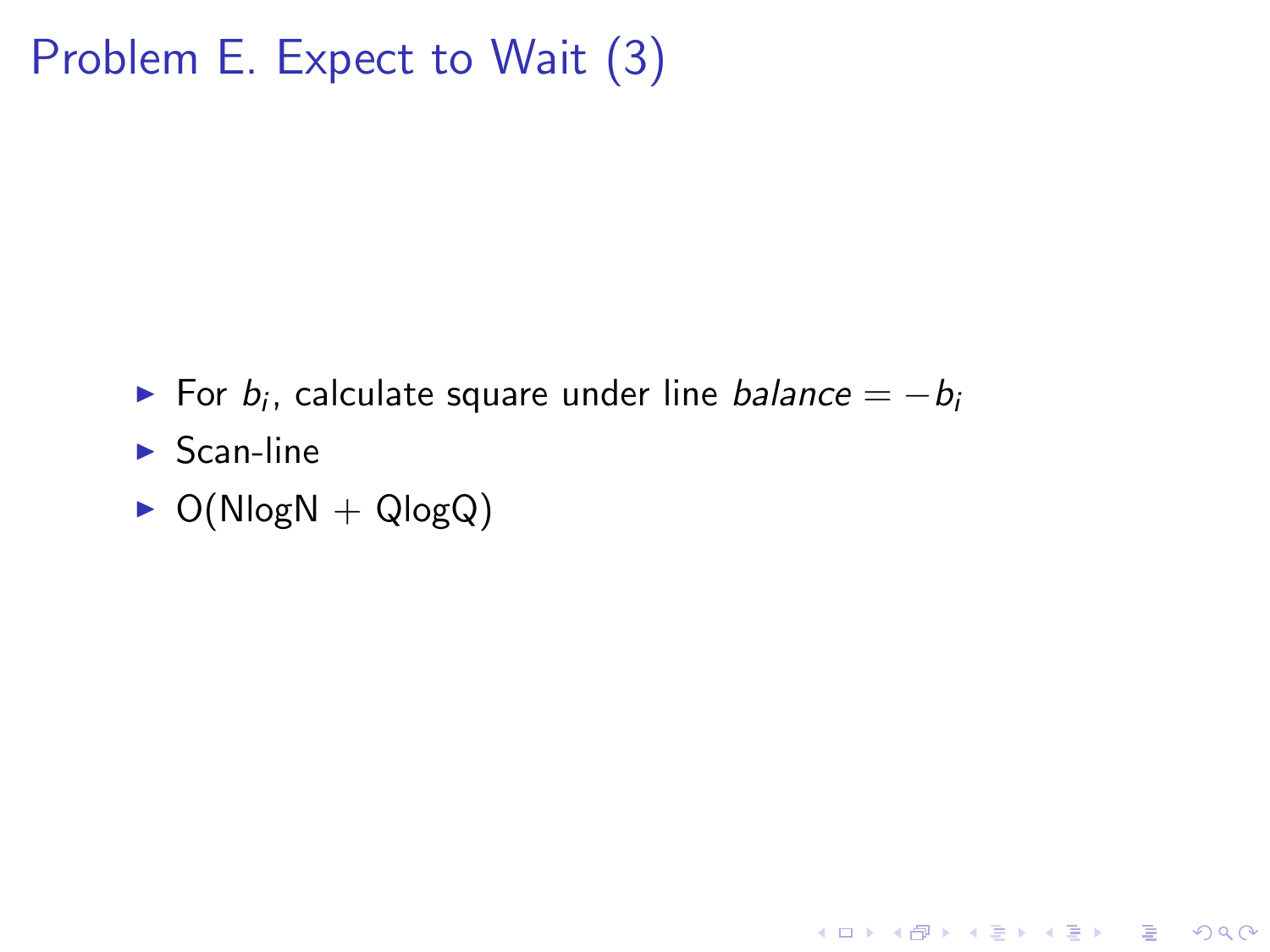#### Problem F. Foreign Postcards

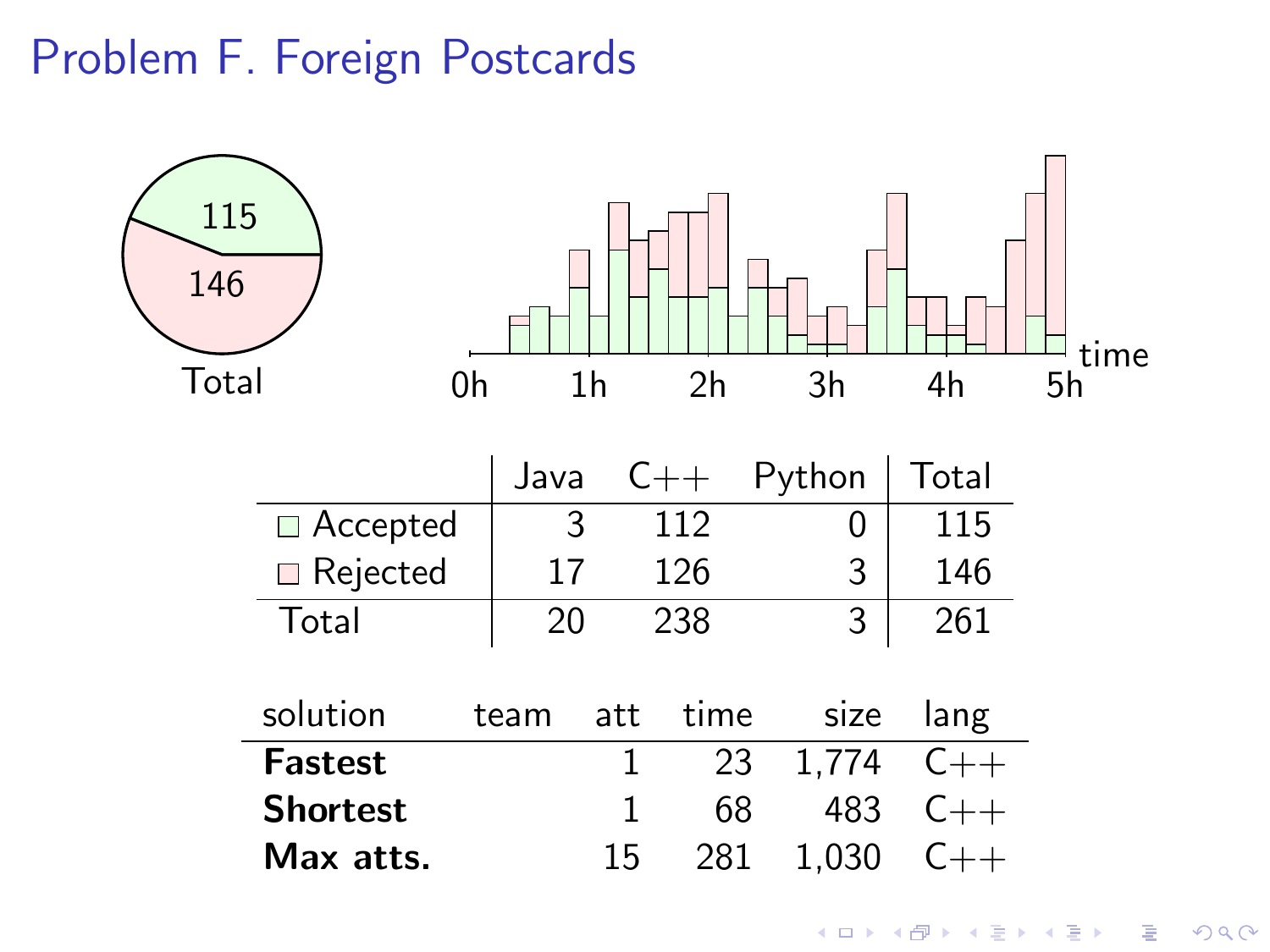#### Problem F. Foreign Postcards

A<sub>i</sub> is the expected number of W's starting from position *i*.

$$
\blacktriangleright A_i = \frac{1}{n-i} \sum_{j=i+1}^n A_j + |\{k \mid k \in [i,j) \land S_i \neq S_k\}|
$$

- Straightforward calculation  $O(N^2)$  solution.
- ► The second sum is  $\sum_{i=1}^{n} [S_i \neq S_j] \cdot (n-j)$  $i=i+1$
- It is equal to either  $\Sigma$  $S_j = C$  $(n-j)$  or  $\Sigma$  $S_j = W$  $(n-j)$
- $\triangleright$  Calculate everything in linear time,  $O(N)$  solution.

**KORKAR KERKER EL VOLO**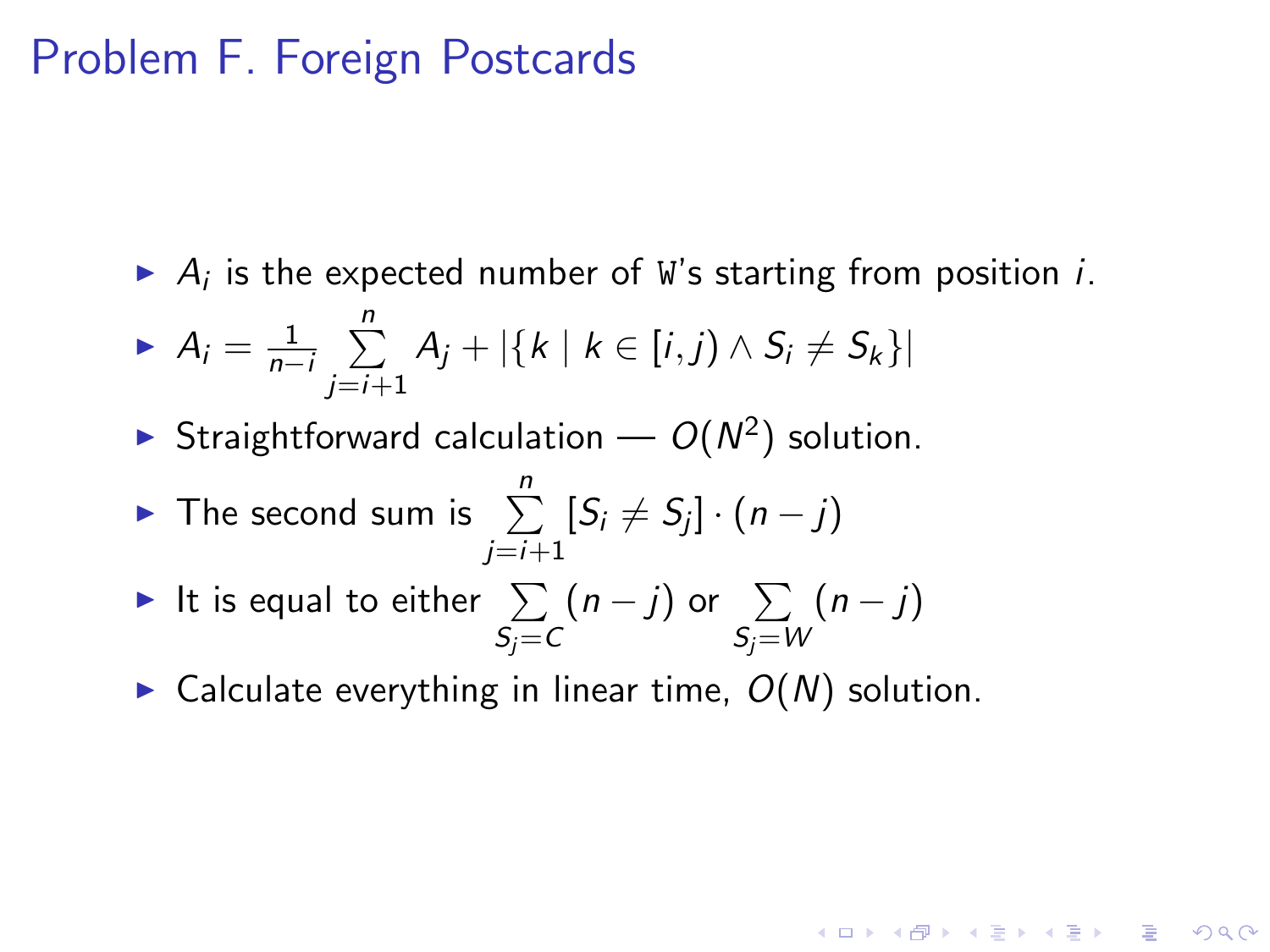#### Problem G. Game on Graph

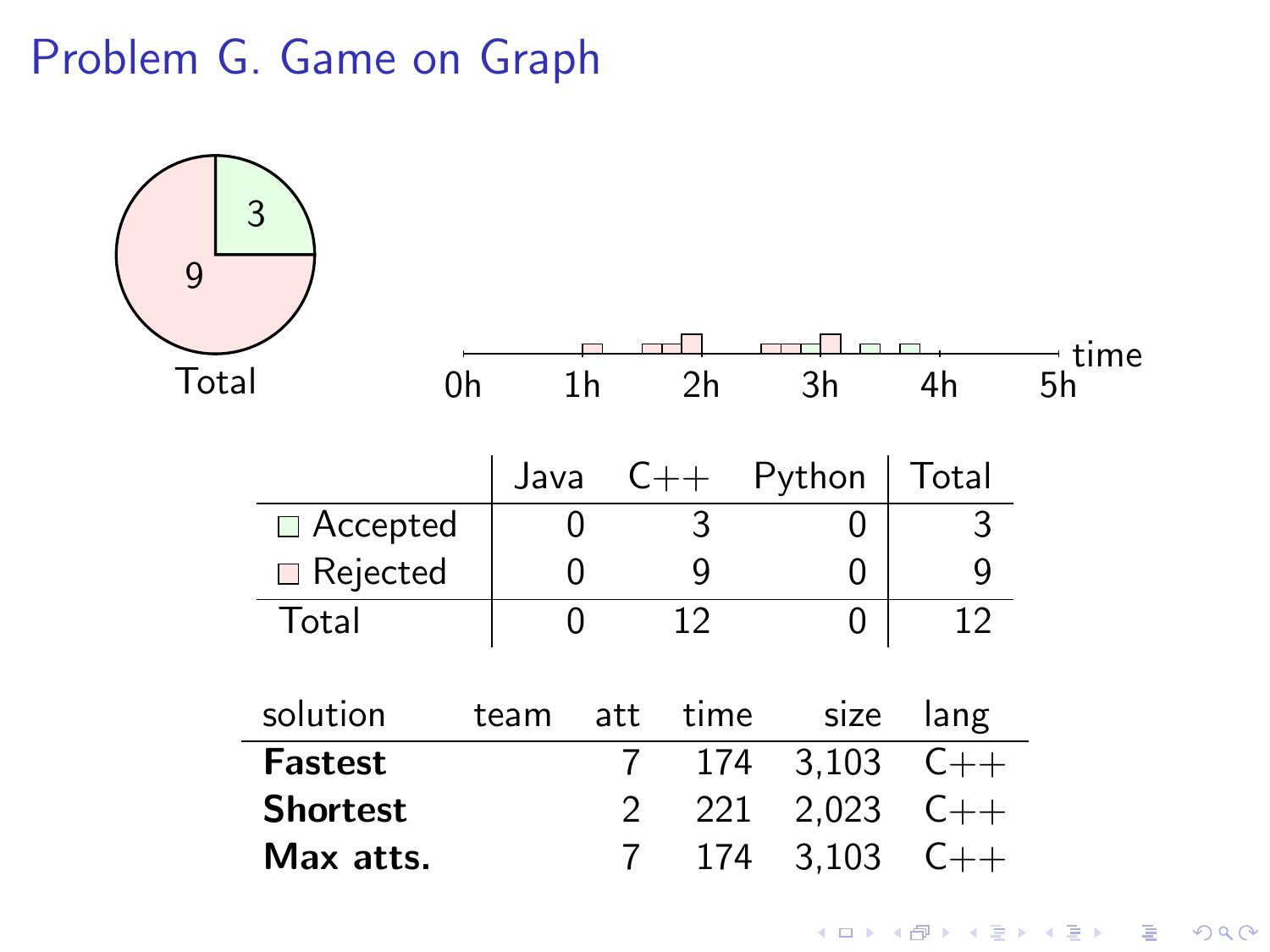## Problem G. Game on Graph

- $\triangleright$  Let's name a pair of vertex and player who has move now a position in game.
- If first player can enforce draw, regardless of second player moves, he will do it.
- If second player can enforce his winning, regardless of first player moves, he will do it.
- If first player can't enforce draw, second player will not allow draw happen, because it's worst result for him

4 D > 4 P + 4 B + 4 B + B + 9 Q O

- If second player can't enforce winning, first player will not allow him to win, because it's worst result for him.
- $\triangleright$  So, in all other positions, first player will win.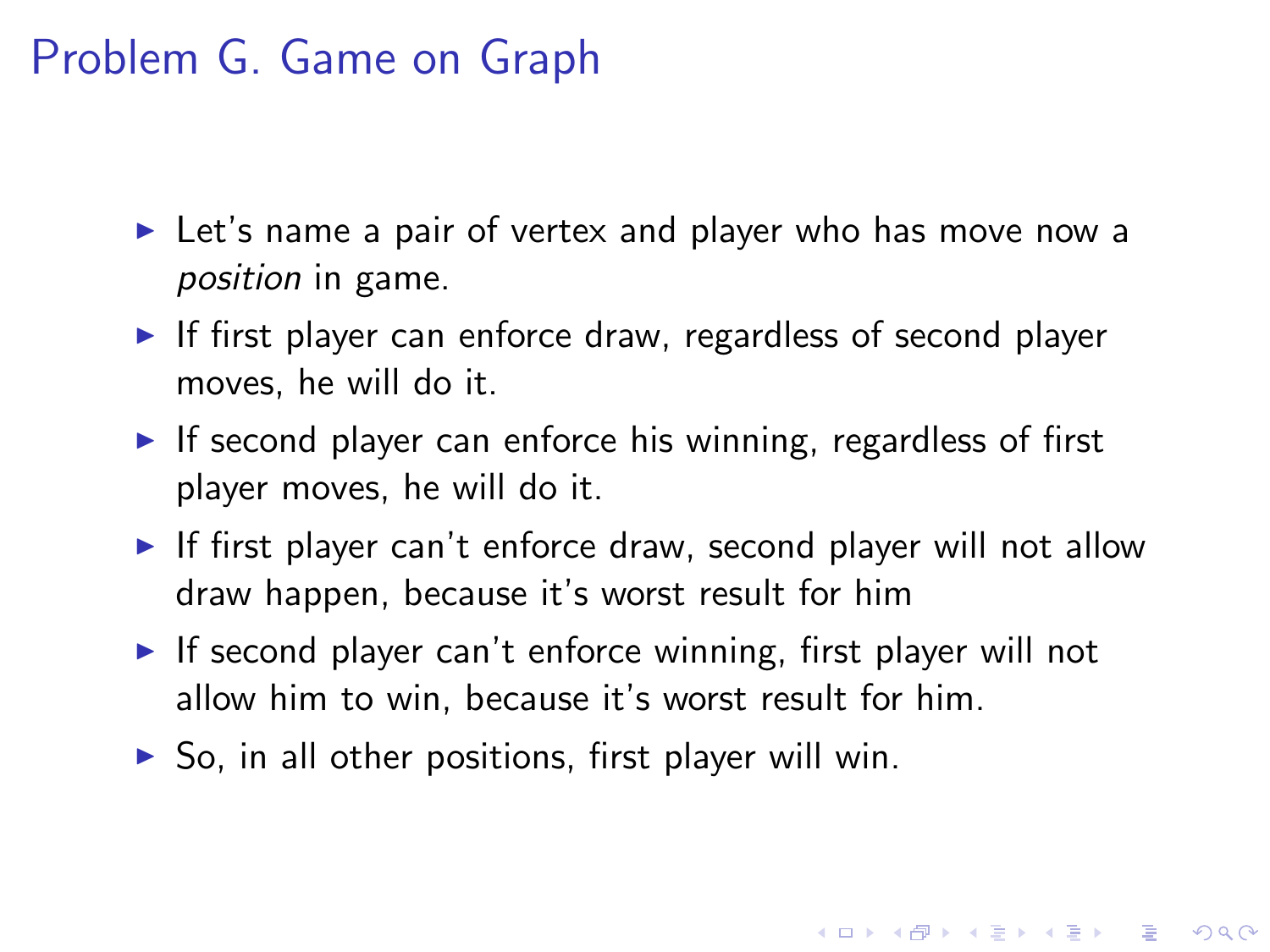# Problem G. Game on Graph (2)

- $\blacktriangleright$  How to find all positions, where first player can enforce draw?
- $\triangleright$  Let's put in queue all positions, where player have no moves.
- $\triangleright$  While queue is not empty, get next position from queue.
- If it's first player turn, than mark all positions of second player with move to this posision and put them to queue.
- If it's second player turn, than mark all positions of first player, where it's last move to non-marked positions, and put them to queue.
- $\triangleright$  First player can enforce draw, iff position is not marked.
- $\triangleright$  Postions, where second player can enforce win, can be found in similar way.

**KORK ERKER ADE YOUR**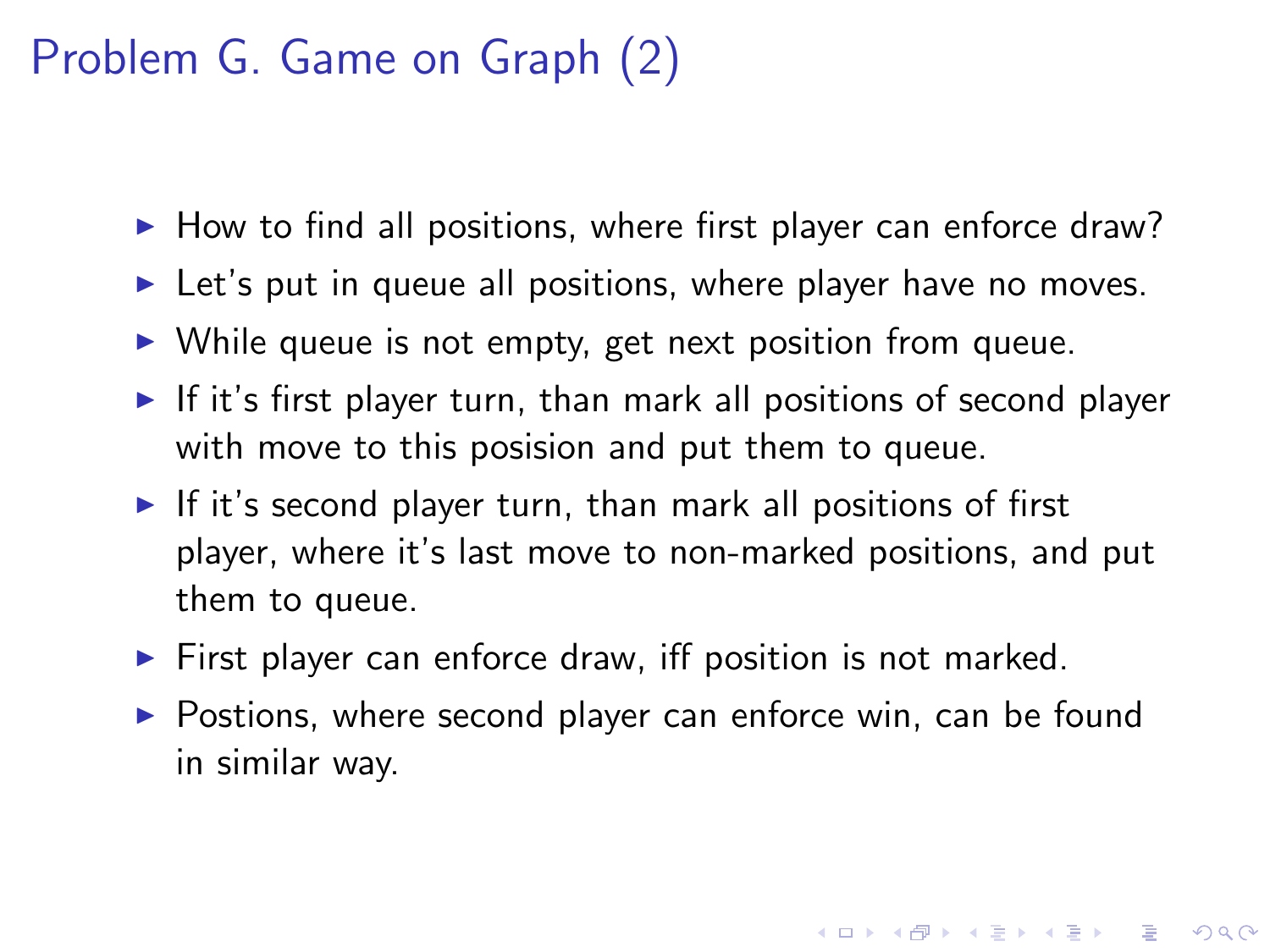# Problem H. Hard Refactoring

| 168<br>358        |                |                |        |        | time |
|-------------------|----------------|----------------|--------|--------|------|
| Total<br>0h       | 1 <sub>h</sub> | 2 <sub>h</sub> | 3h     | 4h     | 5h   |
|                   | Java           | $C++$          | Python | Total  |      |
| $\Box$ Accepted   | 10             | 154            | 4      | 168    |      |
| <b>□</b> Rejected | 29             | 318            | 11     | 358    |      |
| Total             | 39             | 472            | 15     | 526    |      |
| solution          | att<br>team    | time           | size   | lang   |      |
| <b>Fastest</b>    |                | 20<br>1        | 1,982  | $C++$  |      |
| <b>Shortest</b>   |                | 2<br>109       | 1,303  | Python |      |
| Max atts.         | 11             | 242            | 2,721  | $C++$  |      |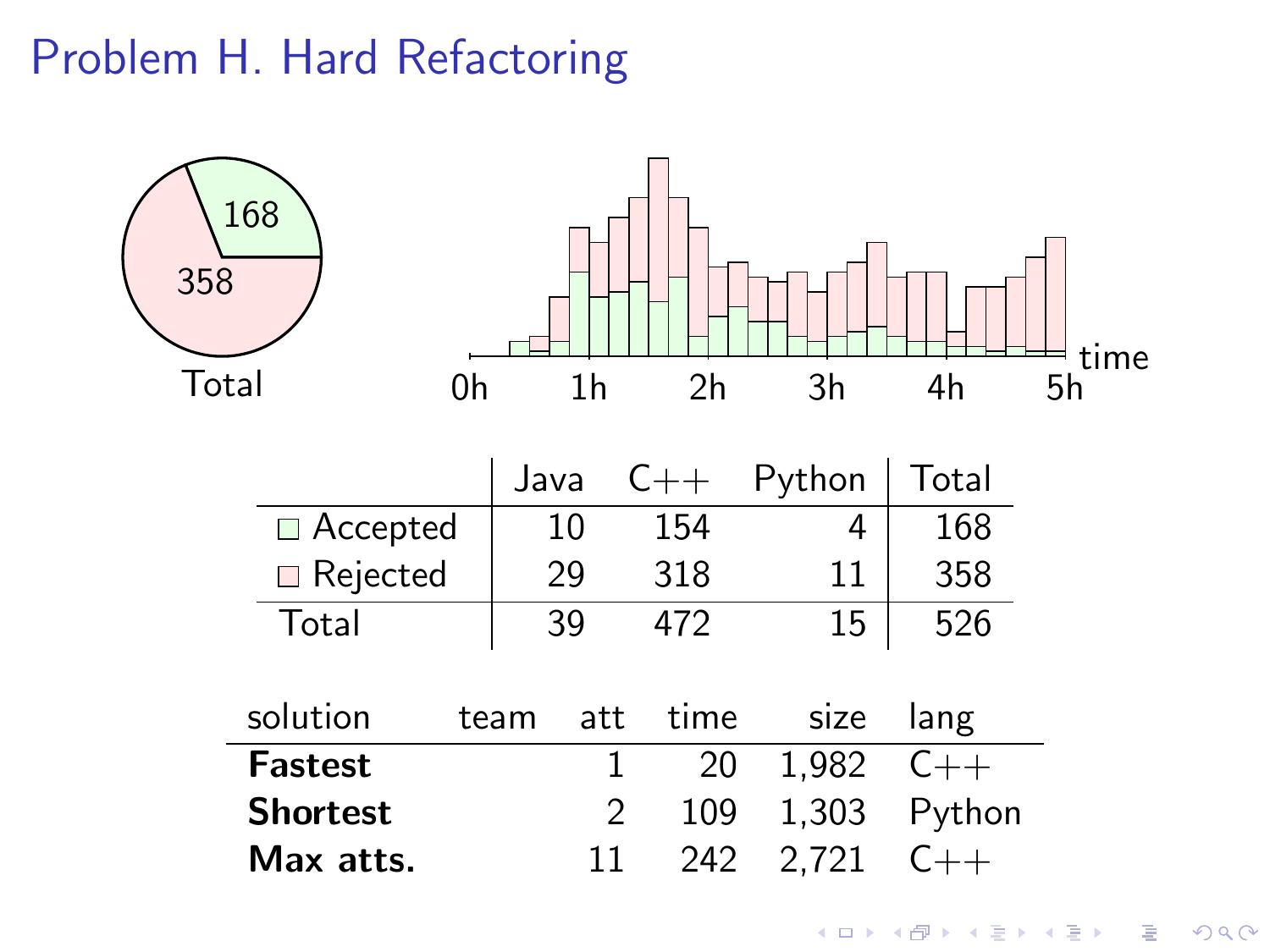# Problem H. Hard Refactoring

- It is an easy problem. The hardest part is parsing
- $\triangleright$  Once input is parsed, it is Ok to simply fill a Boolean array of  $2^{16}$  items, then print the answer
- $\triangleright$  The only tricky thing in this problem are the edges of the set of 16-bit integers and the corresponding samples are given in the problem statement

**KORK ERKER ADE YOUR**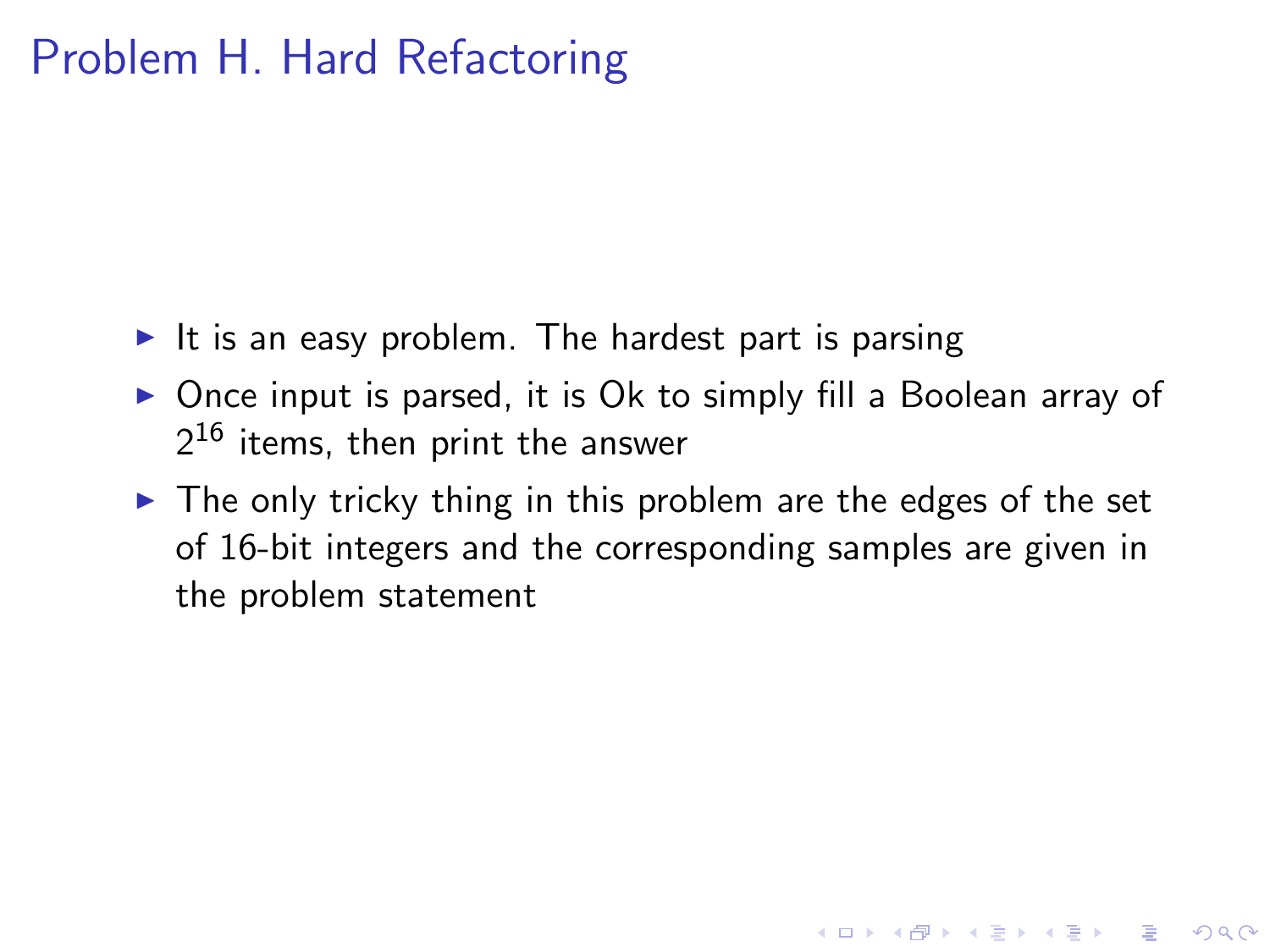Problem I. Indiana Jones and the Uniform Cave



イロメ 不優 メイ君 メイ君 メー 君一  $299$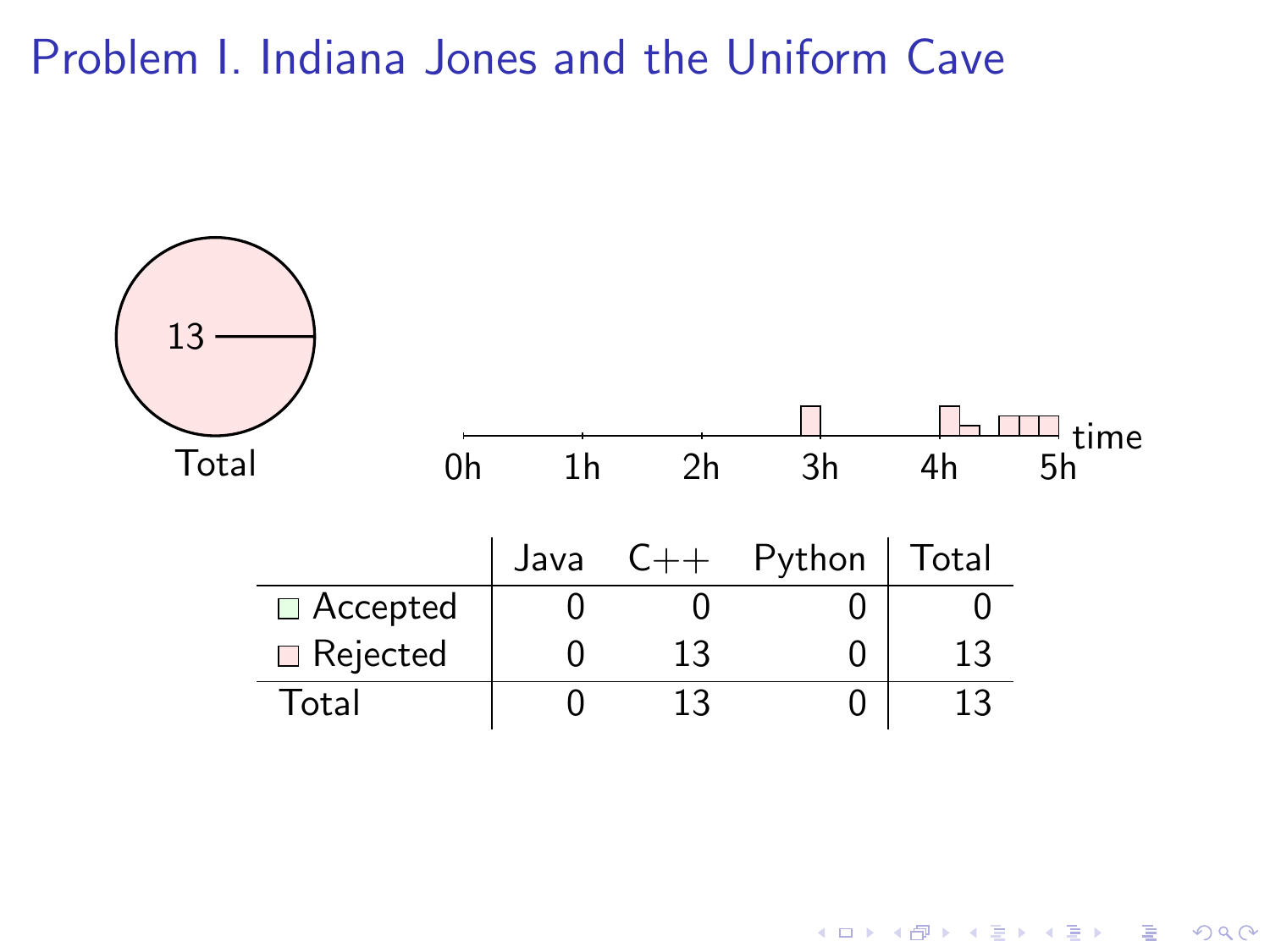# Problem I. Indiana Jones and the Uniform Cave

- $\triangleright$  Solution overview: use depth-first-search (DFS) to recursively traverse the graph
	- $\triangleright$  Mark with "right" chambers on the current DFS path to root. Let us call them *gray* chambers
	- $\triangleright$  Mark with "left" chambers that were already visited. Let us call them black chambers
- At each node do "1 right 1" m times to check all outgoing passages
- $\triangleright$  Keep the track of the highest gray ("right") chamber encountered down from the current chamber in dfs and the number of the corresponding passage in the chamber
- $\triangleright$  When all m passages out of the chamber are visited, follow to that chamber until gray ("right") chamber is encountered and follow down to the previous chamber

4 D > 4 P + 4 B + 4 B + B + 9 Q O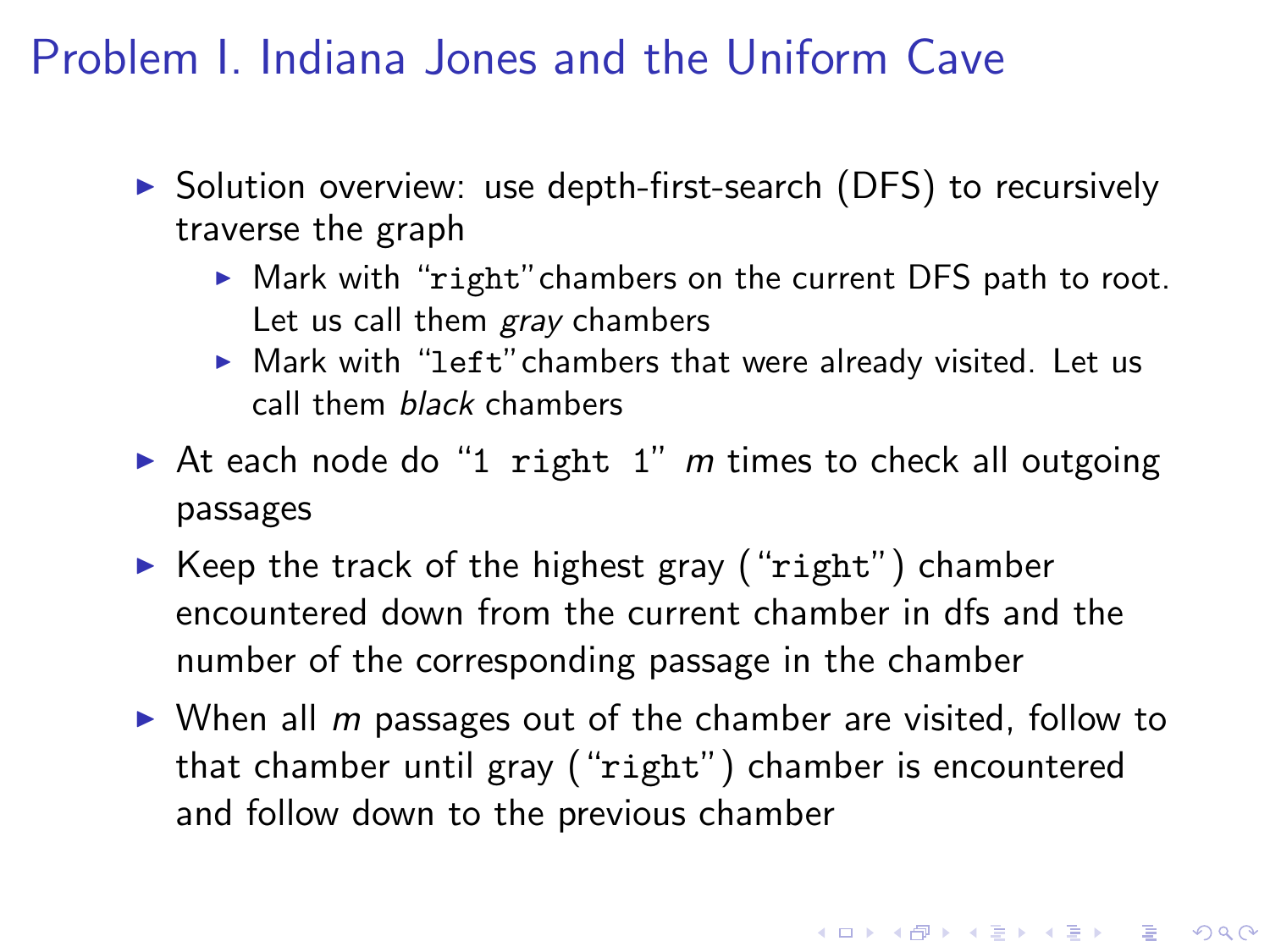# Problem I. Indiana Jones and the Uniform Cave (2)



- $\triangleright$  When gray ("right") chamber is encountered:
- $\blacktriangleright$  Mark it with "left"
- $\blacktriangleright$  Follow gray ("right") chambers with "0 right 0" until the chamber previously marked with "left"is reached
- $\triangleright$  Count the number of passages visited
- $\triangleright$  Make another pass, taking one fewer passage to "backtrack" and put stones at "right"again

4 D > 4 P + 4 B + 4 B + B + 9 Q O

 $\blacktriangleright$  Remember how many gray chambers up the path we've got to!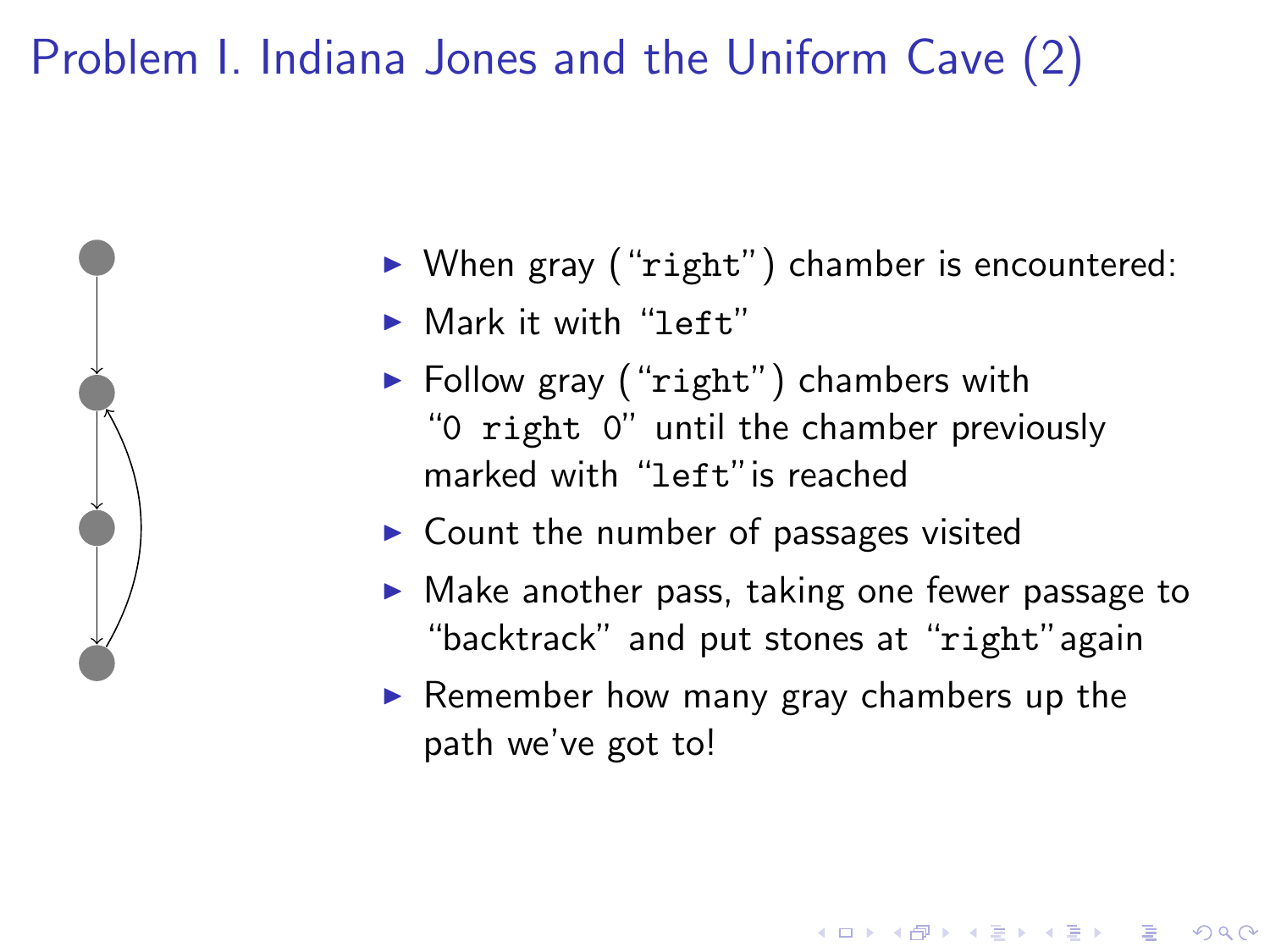# Problem I. Indiana Jones and the Uniform Cave (3)



- $\triangleright$  When black ("left") chamber is encountered:
- $\blacktriangleright$  Follow black ("left") chambers with "0 left 0"
- $\blacktriangleright$  Follow gray ("right") chambers with "0 right 0"
- $\triangleright$  Count the number of passages visited
- $\triangleright$  Make another pass, taking one fewer passage to "backtrack"
- $\blacktriangleright$  Put stones at "right" or "left" as they were
- $\blacktriangleright$  Remember how many gray chambers up the path we've got to!

**KORK ERKER ADE YOUR**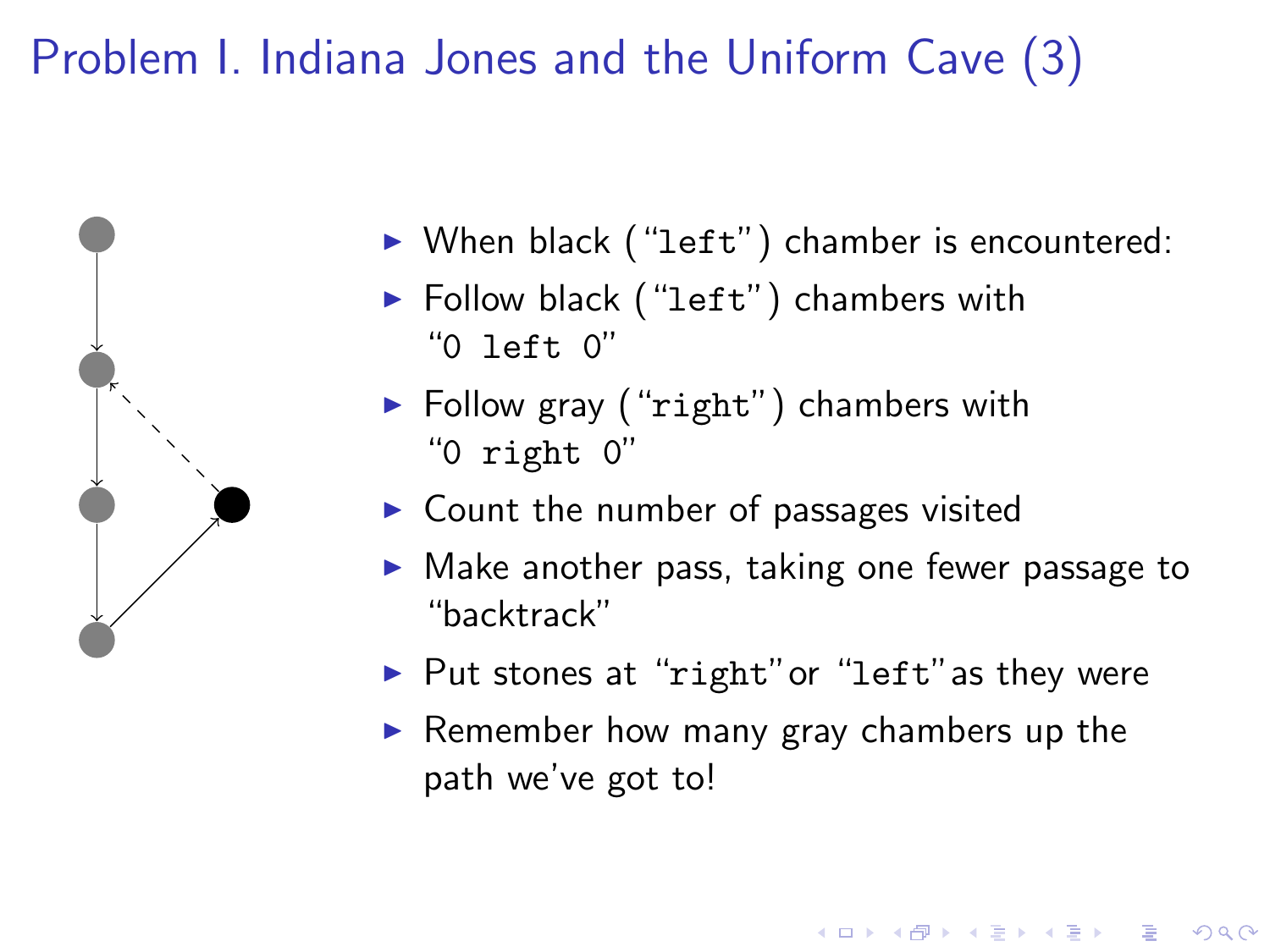# Problem I. Indiana Jones and the Uniform Cave (4)



- $\triangleright$  When leaving the chamber in dfs (after visiting all  $m$  passages), use the passage that is leading to the highest gray chamber
- $\triangleright$  Stones were properly left in place previously, just follow them

**KORK ERKER ADE YOUR** 

 $\blacktriangleright$  Mark the chamber we are leaving as black ("left")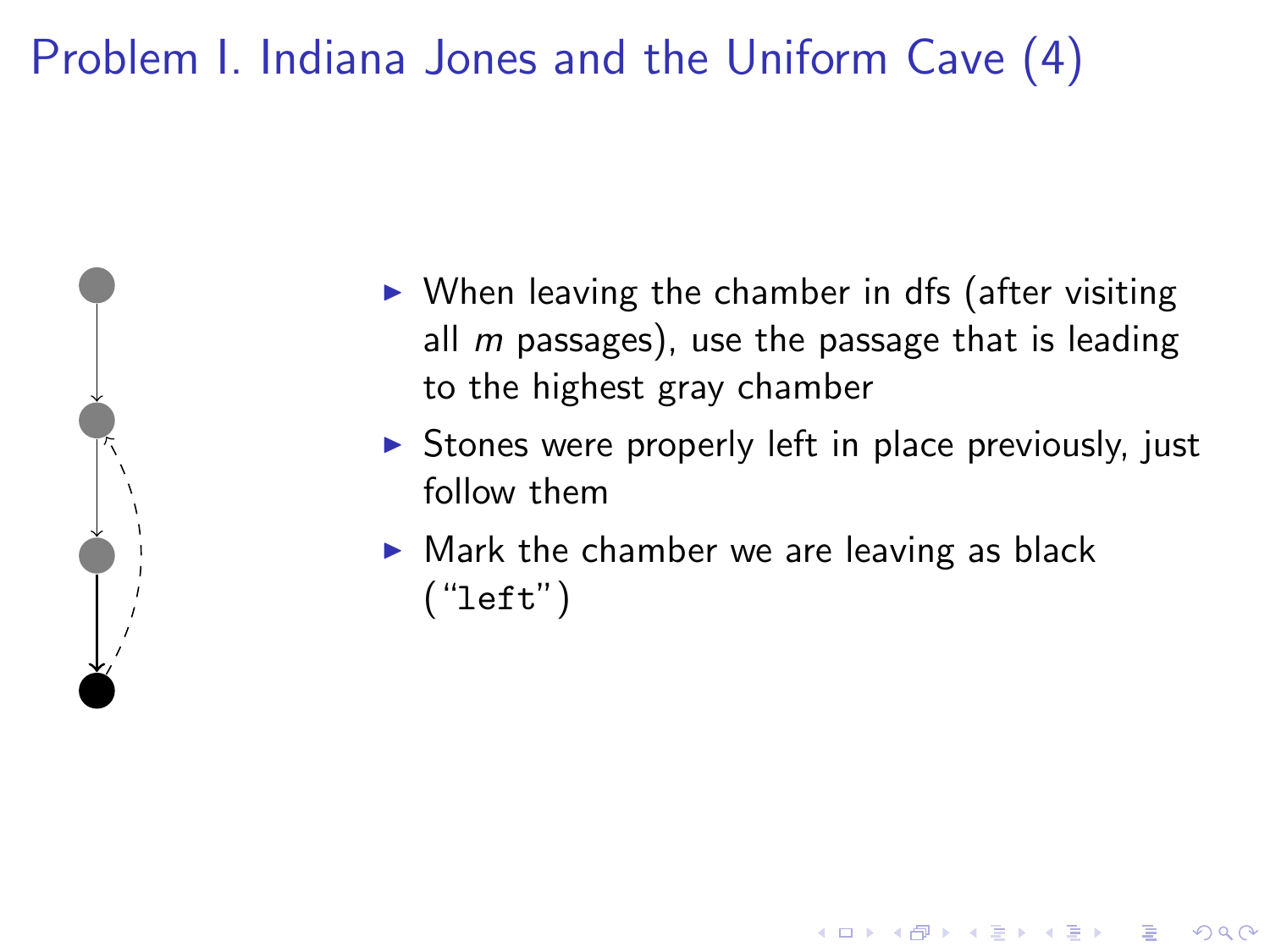## Problem J. Jenga Boom



イロト イ押 トイヨト イヨト 重  $299$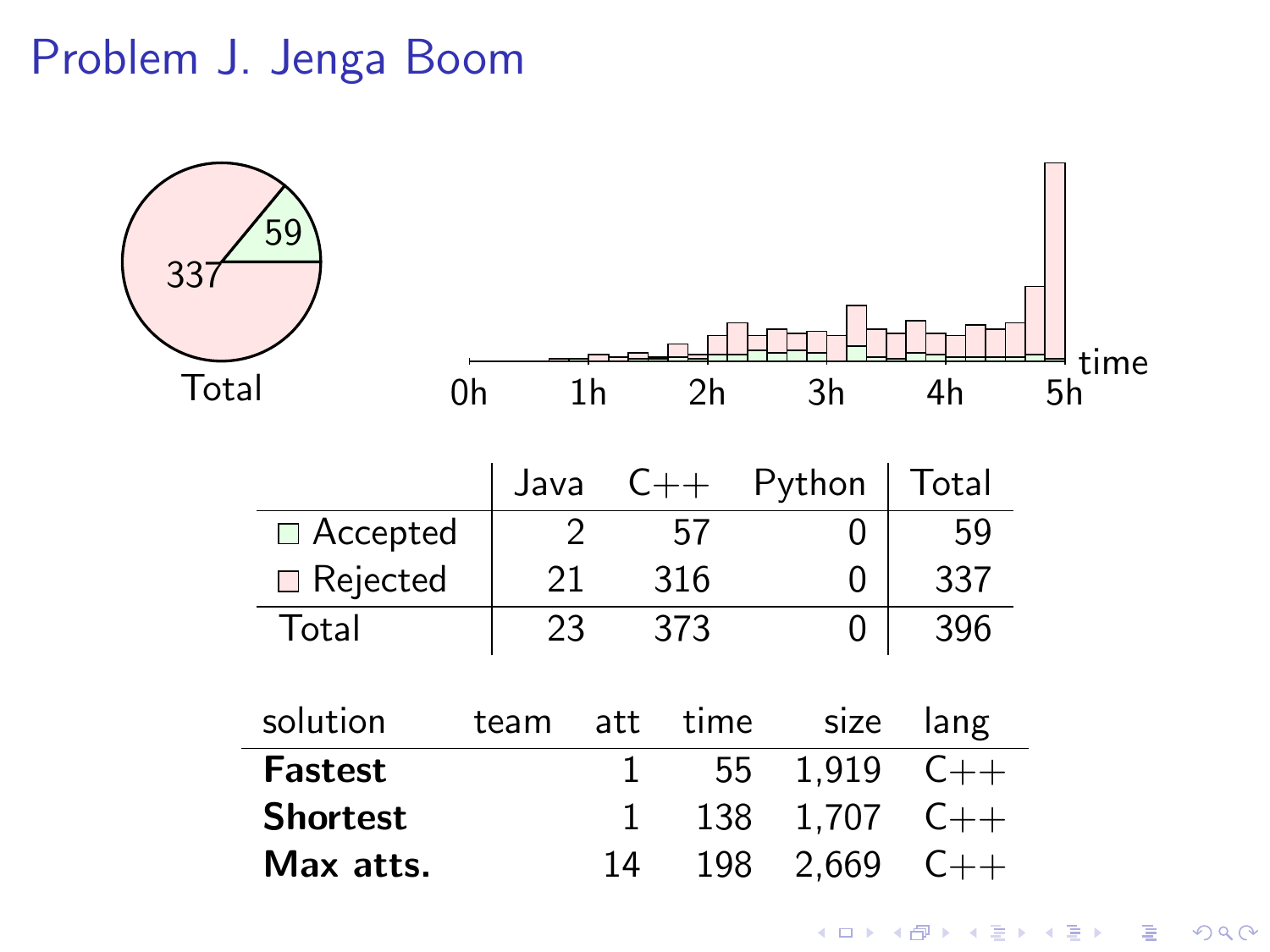# Problem J. Jenga Boom

- $\blacktriangleright$  The solution is straightforward
- $\triangleright$  Keep the sum of coordinates of centers of remaining blocks at each level
- $\triangleright$  Keep the set of remaining blocks (in a Boolean array)
- $\triangleright$  When a block is removed, update this information, then recheck stability condition for every level (top to bottom)
	- $\triangleright$  Sum centers of masses and count total number of blocks above the current cross-section
	- $\triangleright$  Use the set of remaining block at the level immediately below the current corss-section to compute its convex hull in a trivial way
- $\blacktriangleright$  Some tips
	- $\triangleright$  The number w is irrelevant to the problem
	- It is easier to compute everything in  $64$ -bit integer numbers
	- ▶ Do not do binary search on answer! Simulate every block removal

**KORK ERKER ADE YOUR**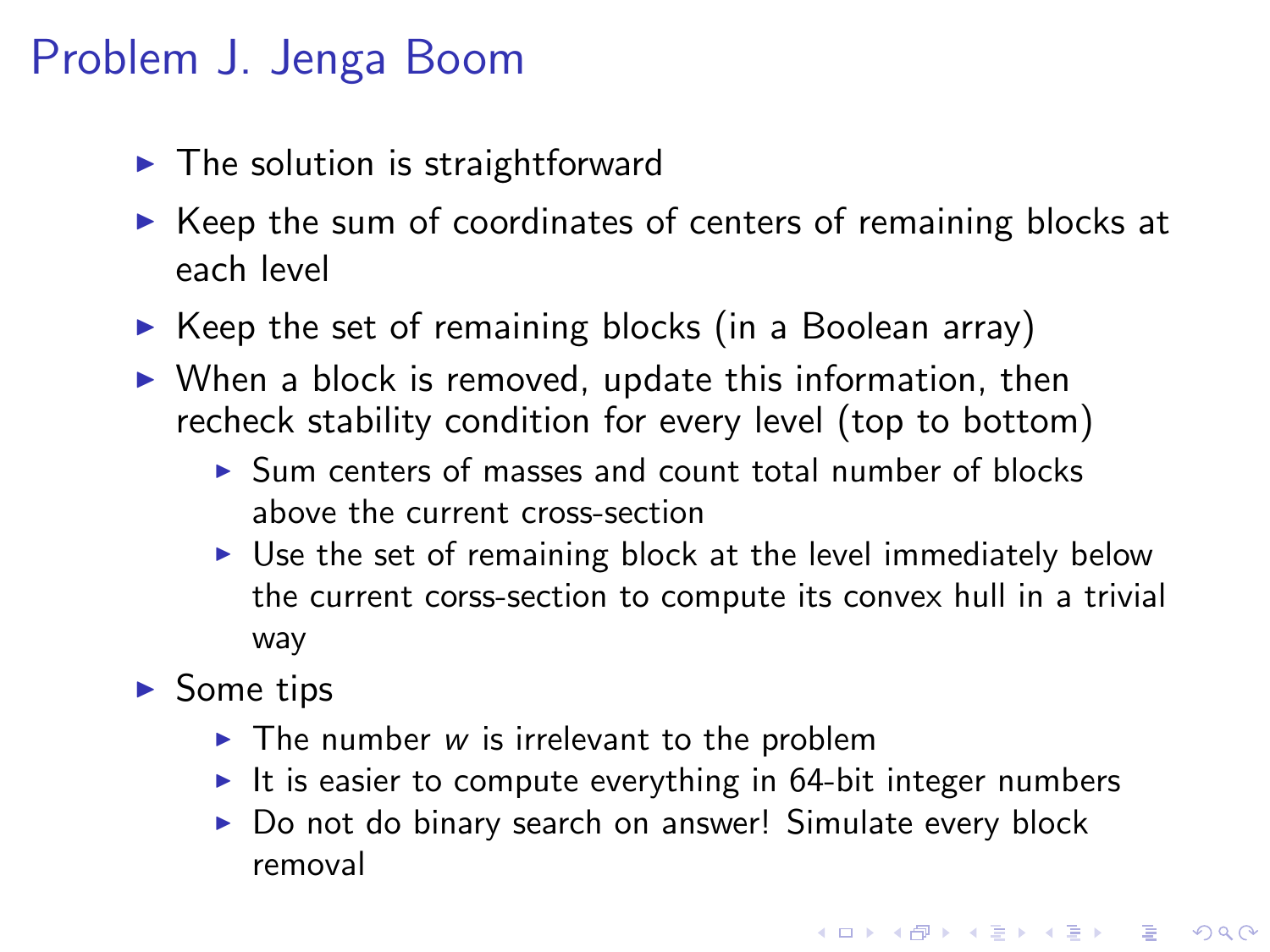Problem K. Kids Designing Kids

| 31              |      |                |       |        |       | tıme |
|-----------------|------|----------------|-------|--------|-------|------|
| Total<br>0h     |      | 1 <sub>h</sub> | 2h    | 3h     | 4h    | 5h   |
|                 | Java |                | $C++$ | Python | Total |      |
| □ Accepted      | 0    |                | 7     | ი      |       |      |
| Rejected        | 3    |                | 28    | 0      | 31    |      |
| Total           | 3    |                | 35    | 0      | 38    |      |
|                 |      |                |       |        |       |      |
| solution        | team | att            | time  | size   | lang  |      |
| <b>Fastest</b>  |      | 1              | 133   | 3,236  | $C++$ |      |
| <b>Shortest</b> |      | 1              | 258   | 2,613  | $C++$ |      |
| Max atts.       |      | 4              | 252   | 3,682  | $C++$ |      |

K ロ X K 메 X K B X X B X X D X O Q Q O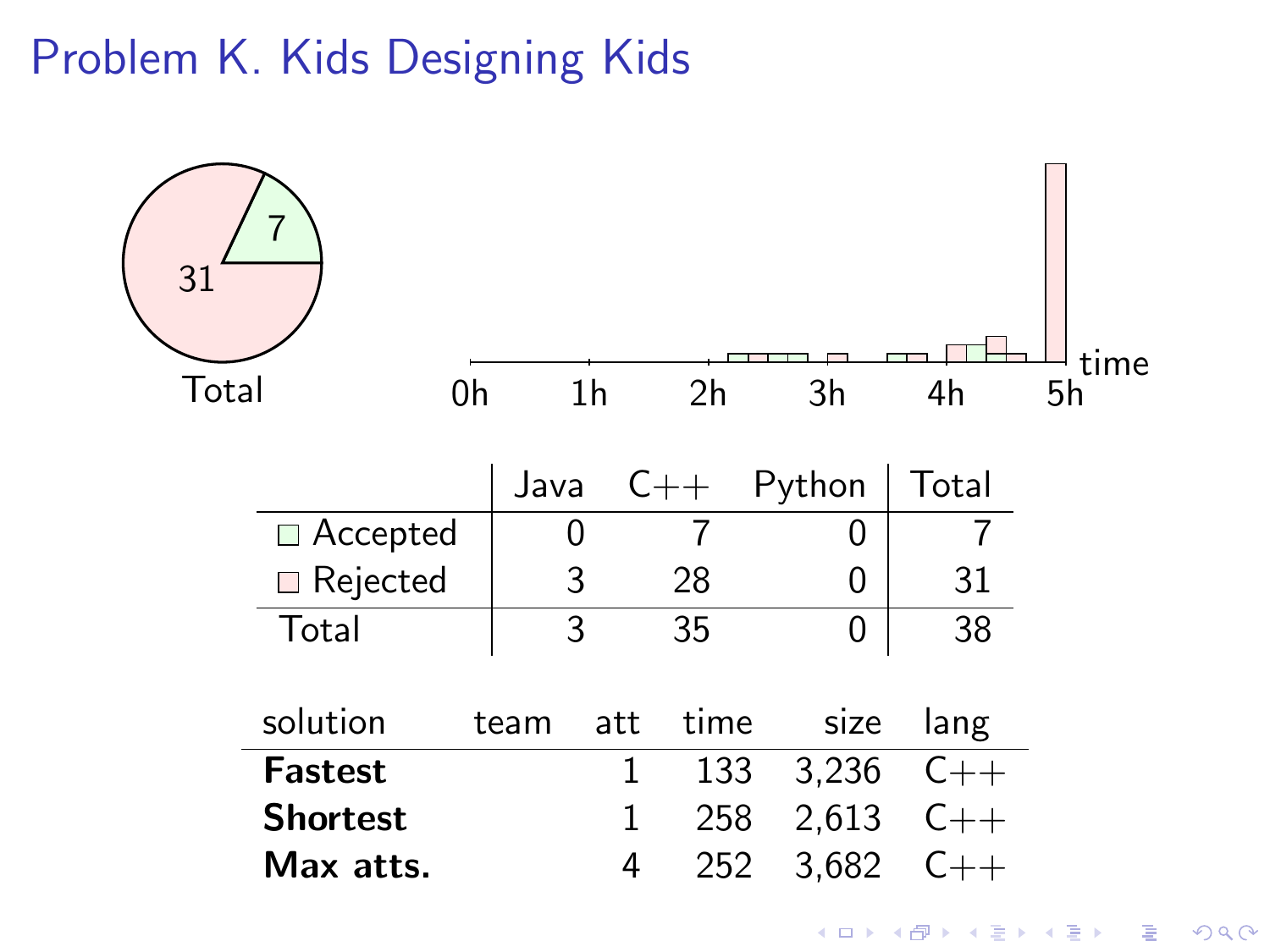# Problem K. Kids Designing Kids

- $\blacktriangleright$  Find the top-left freckle in each of three given pictures.
- $\triangleright$  We'll prove that after moving the figures, some two of these three freckles must be in the same point.
- $\blacktriangleright$  There are only three possible shifts, check them all.
- $\triangleright$  To check if two pictures are the same, again find top-left freckles in each of them. These freckles must be in the same point.

**KORK ERKER ADE YOUR**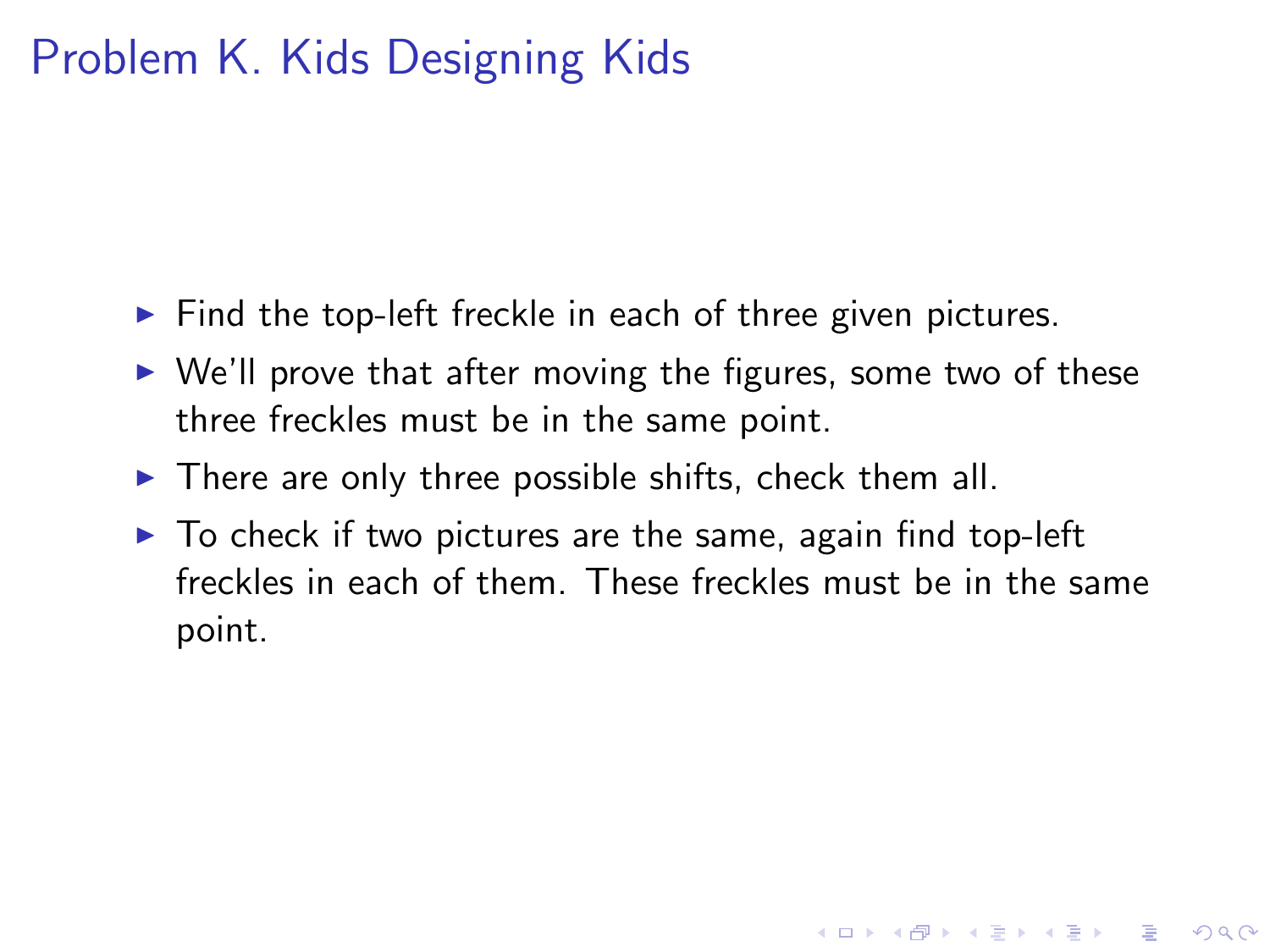## Problem K. Kids Designing Kids — Proof

- $\triangleright$  Problem is equal to the following: move figures A, B and C in such a way that  $A \oplus B \oplus C = \emptyset$  (empty figure).
- $\blacktriangleright$  Let's look on top-left freckle in each picture. Suppose that after moving, they are in different points.
- $\triangleright$  Now let's find the top-left freckle from these three.
- $\triangleright$  This freckle will be present in the final symmetrical difference  $A \oplus B \oplus C$ , because it cannot be denied by any other freckle.

4 D > 4 P + 4 B + 4 B + B + 9 Q O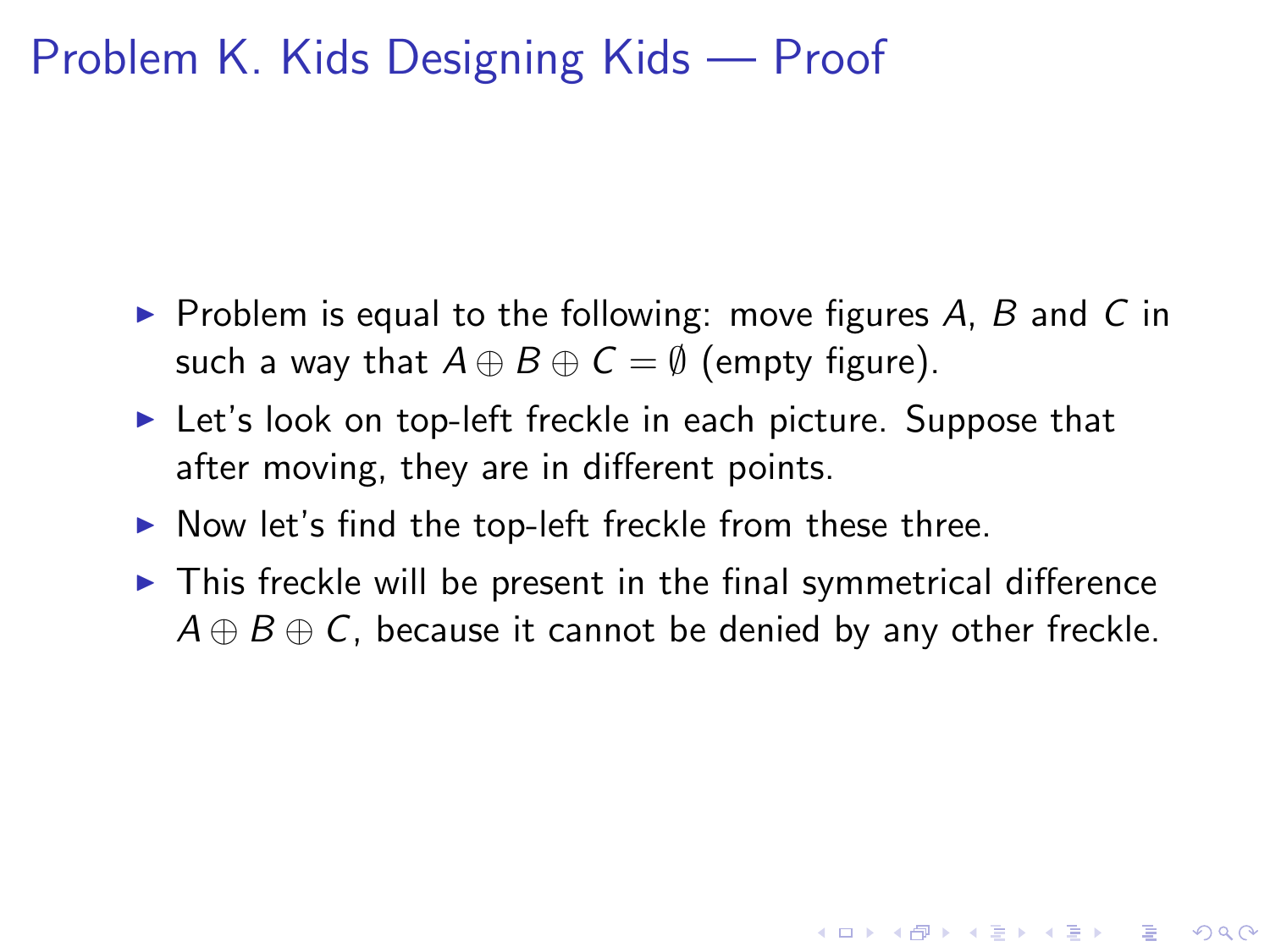## Problem L. List of Primes

|                |             |                                                             |      |                                       |        |                           | time                                             |
|----------------|-------------|-------------------------------------------------------------|------|---------------------------------------|--------|---------------------------|--------------------------------------------------|
|                | 0h          |                                                             |      | 2 <sub>h</sub>                        | 3h     | 4h                        | 5h                                               |
|                |             |                                                             |      |                                       | Python | Total                     |                                                  |
|                |             |                                                             |      | 12                                    | 0      | 12                        |                                                  |
|                |             |                                                             |      | 16                                    | 0      | 16                        |                                                  |
| Total          |             |                                                             |      | 28                                    | 0      | 28                        |                                                  |
| solution       |             |                                                             | att  |                                       |        |                           |                                                  |
| <b>Fastest</b> |             |                                                             | 1    |                                       |        |                           |                                                  |
|                |             |                                                             | 1    |                                       |        | $C++$                     |                                                  |
|                |             |                                                             | 4    |                                       |        | $C++$                     |                                                  |
| 16             | 12<br>Total | $\Box$ Accepted<br>Rejected<br><b>Shortest</b><br>Max atts. | team | 1 <sub>h</sub><br>Java<br>0<br>0<br>0 | $C++$  | time<br>108<br>108<br>294 | size<br>lang<br>3,093<br>$C++$<br>3,093<br>4,471 |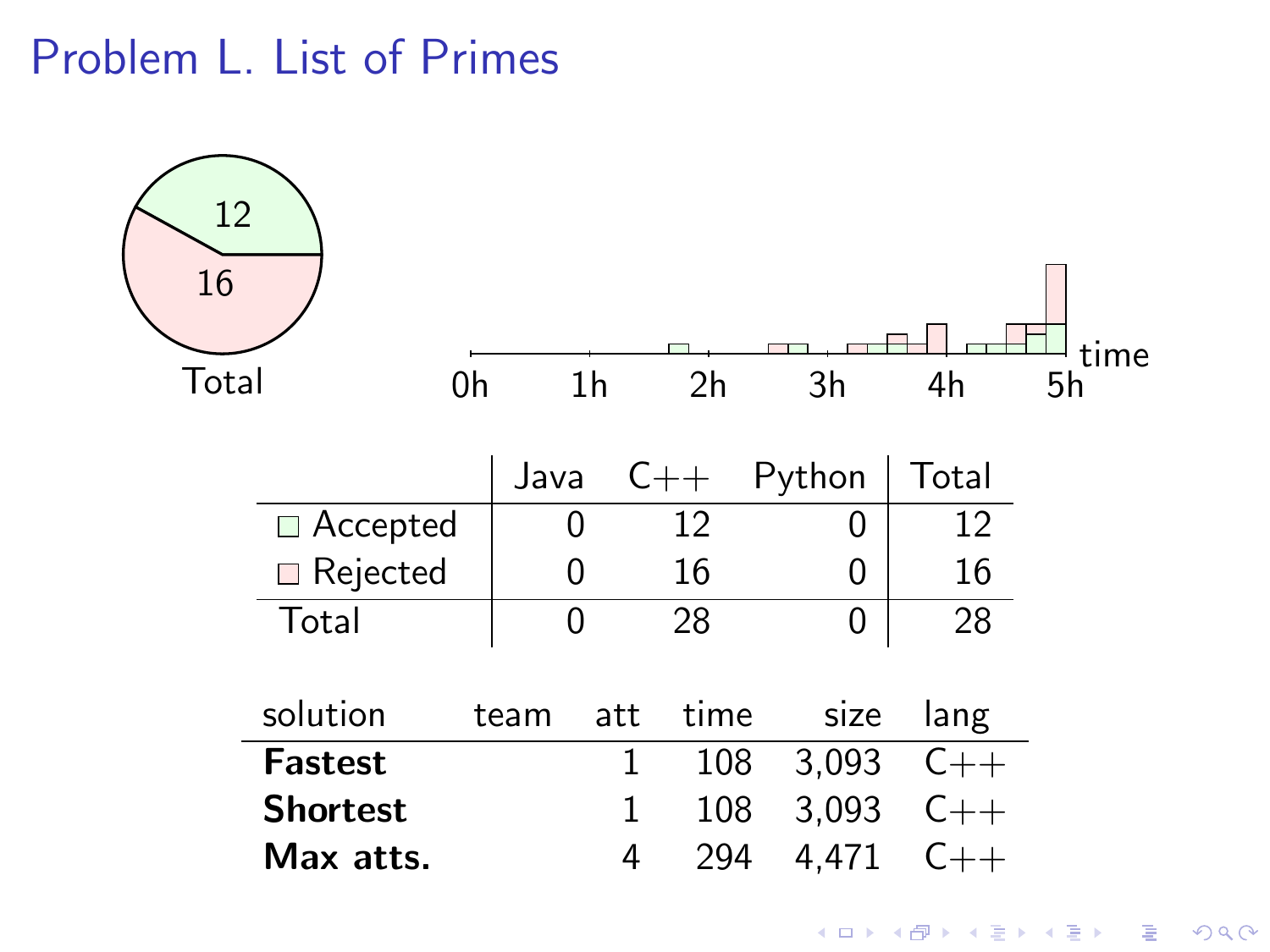## Problem L. List of Primes

- Recursive procedure  $-$  output all sets with the following properties:
	- In from the first x primes the set prefix is selected;
	- $\blacktriangleright$  all the other selected primes add up to sum.
- $\blacktriangleright$  output(x, prefix, sum)
	- $\triangleright$  output(x + 1, prefix + [ $p_{x+1}$ ], sum −  $p_{x+1}$ )
	- output( $x + 1$ , prefix, sum)
- If the output is to left from the desired segment, skip it without going deeper in recursion.
- $\triangleright$  Precalculte number and total length of all sets in which:

**K ロ ▶ K @ ▶ K 할 X X 할 X → 할 X → 9 Q Q ^** 

- $\triangleright$  the first x primes are not used;
- $\blacktriangleright$  selected primes add up to sum.
- Run *output*(0, [], sum) for sum  $= 2, 3, 4, \ldots$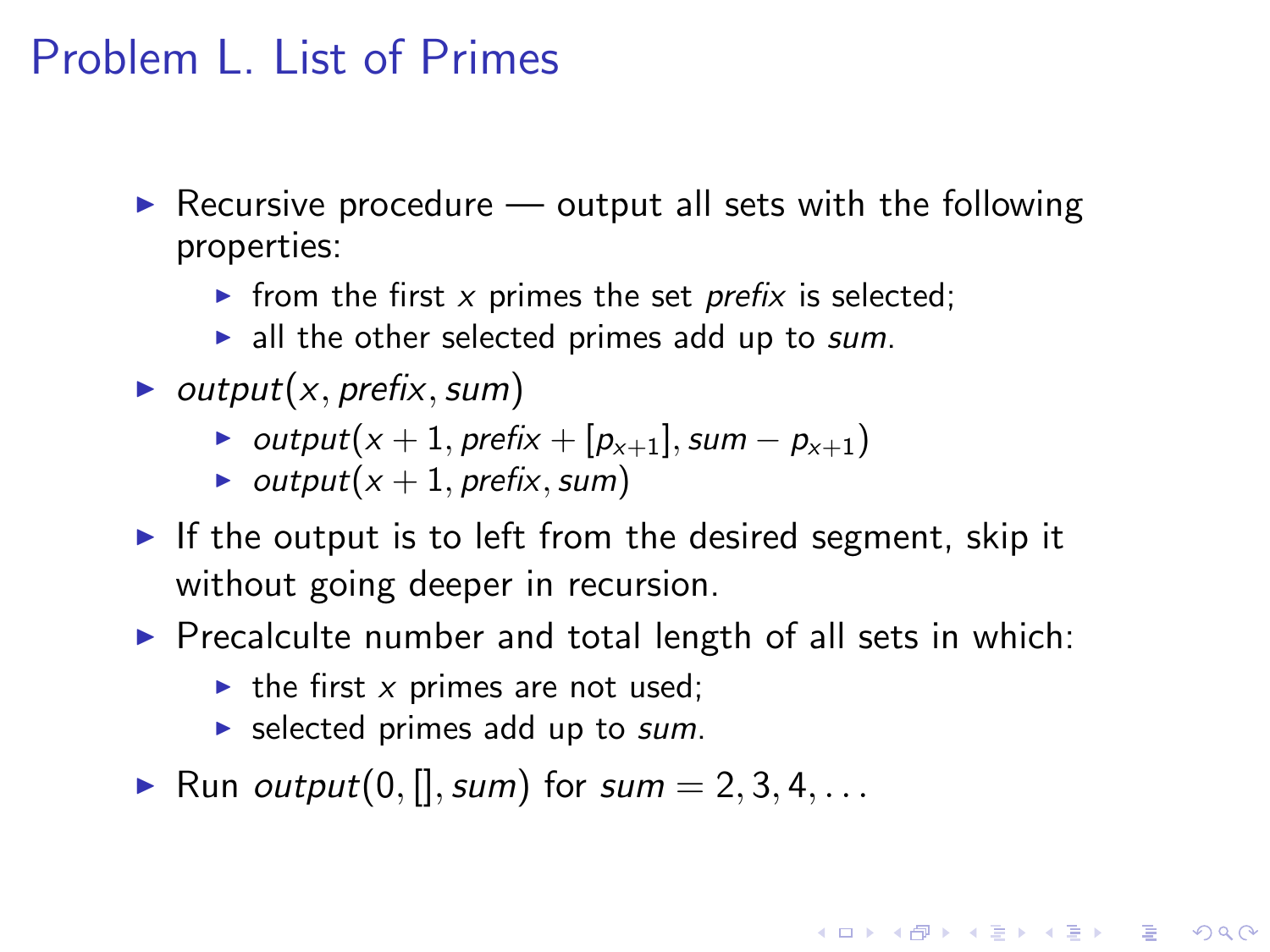## Problem M. Mole Tunnels

| $\overline{2}$<br>$\overline{2}$ |                         |    |      |                |       |      |        |                | time |
|----------------------------------|-------------------------|----|------|----------------|-------|------|--------|----------------|------|
| Total                            |                         | 0h |      | 1 <sub>h</sub> | 2h    |      | 3h     | 4h             | 5h   |
|                                  |                         |    | Java |                | $C++$ |      | Python | Total          |      |
|                                  | $\Box$ Accepted         |    |      | 0              | 2     |      | 0      | $\overline{2}$ |      |
|                                  | $\blacksquare$ Rejected |    |      | 0              | 2     |      | 0      | $\overline{2}$ |      |
|                                  | Total                   |    |      | 0              | 4     |      | 0      | 4              |      |
|                                  | solution                |    | team | att            |       | time | size   | lang           |      |
|                                  | <b>Fastest</b>          |    |      |                | 3     | 215  | 3,397  | $C++$          |      |
|                                  | <b>Shortest</b>         |    |      |                | 1     | 227  | 2,185  | $C++$          |      |
|                                  | Max atts.               |    |      |                | 3     | 215  | 3,397  | $C++$          |      |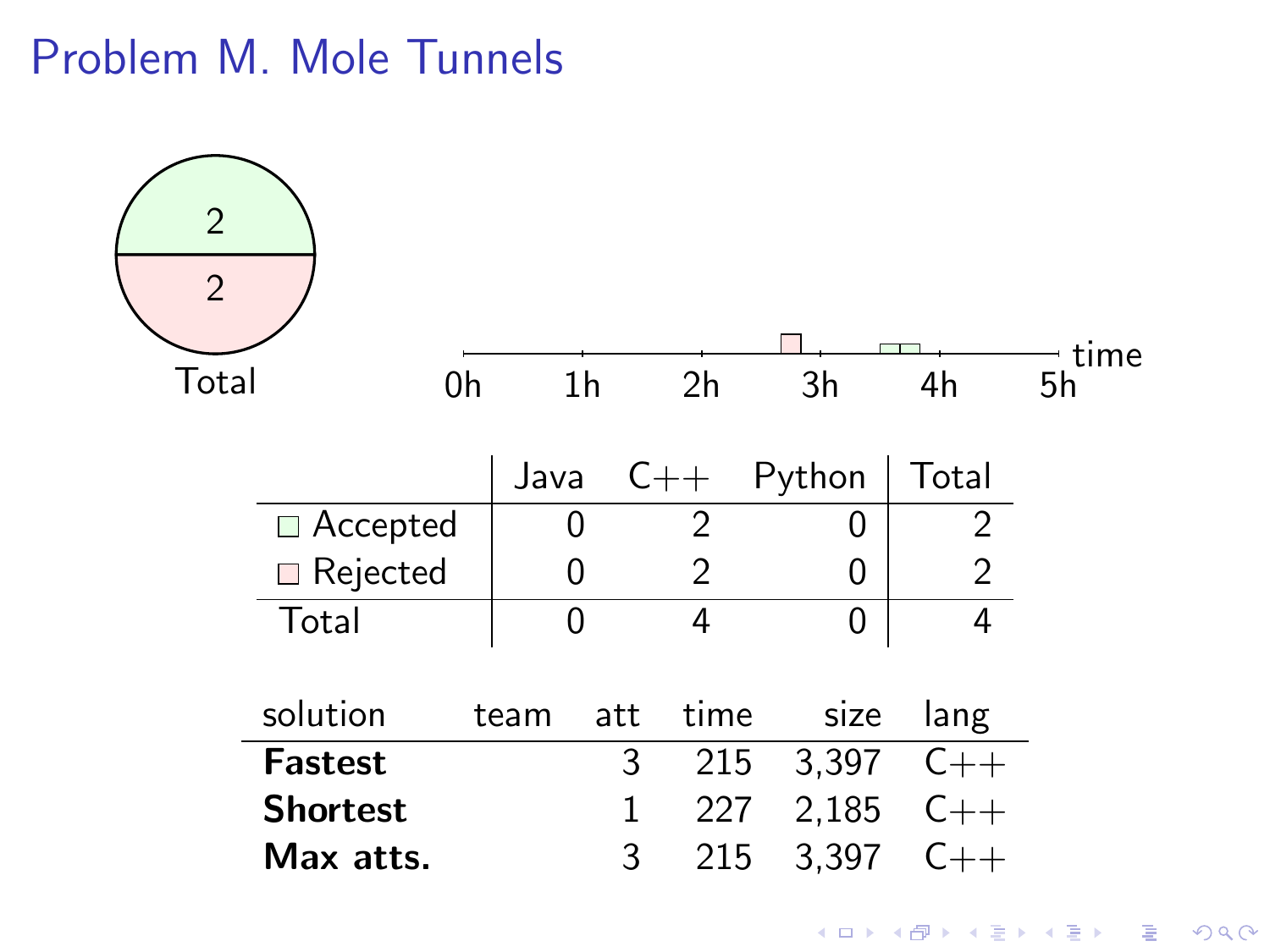# Problem M. Mole Tunnels

- $\triangleright$  Cannot be solved with Minimum Cost Maximum Flow algorithm (too slow)
- $\triangleright$  We need to find shortest path in a faster way
- $\triangleright$  Calculate dynamic programming: shortest path in a subtree of vertex v
- $\triangleright$  Iterate over all possible LCA to find next shortest path
- $\triangleright$  After sending flow along augmenting path dynamic programming values changes only for at most 40 vertices



**KORK STRAIN A BAR SHOP**